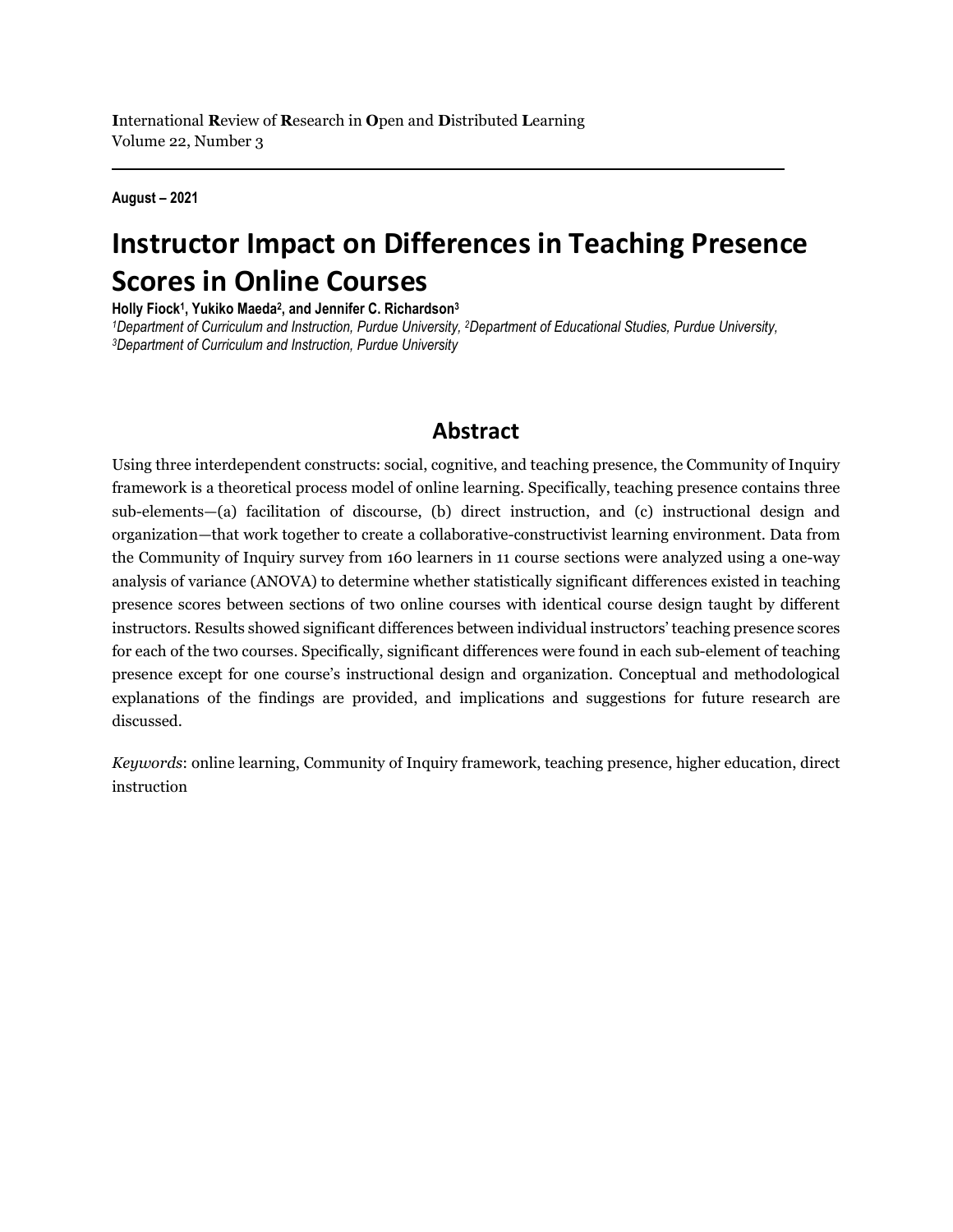### **Introduction**

The rapid growth of online educational courses has created changes in class communication and community dynamics. In face-to-face courses, learners can physically see and immediately receive feedback from instructors, whereas in online courses, communication lacks the vocal tones, nuances, and immediacy of responses (Hailey et al., 2001). These issues have led students to report areas of concerns such as feelings of alienation or disconnectedness with others (Boston et al., 2010; Hart, 2012; Phirangee & Malec, 2017). As such, the increase in online educational courses, online communication, and learner isolation issues have driven research into the role of community building, presence, and instructor interaction with learners in online environments (Phirangee et al., 2016).

Specifically, interaction between online learners and instructors is of great importance to community building, learner success, and course satisfaction (Akyol & Garrison, 2008; Arbaugh, 2008). The Community of Inquiry (CoI) framework provides guidelines on how to develop online communities of inquiry for meaningful and effective learning environments (Garrison et al., 2000). A CoI is "a group of individuals who collaboratively engage in purposeful critical discourse and reflection to construct personal meaning and confirm mutual understanding" (Garrison & Akyol, 2013, p. 105). Garrison et al. (2000) developed the CoI framework as a working, dynamic model with three core presences: cognitive, social, and teaching. Garrison et al. (2000) state that while both social and cognitive (content-related) presences and interactions are vital for learners in online contexts, teaching presence is needed to help guide and focus interactions toward meeting the course goals and objectives (Arbaugh, 2008) and is used as "a mechanism for bridging the transactional distance between learner and instructor commonly associated with distance education" (Arbaugh & Hwang, 2006, p. 17). Of the three presences, teaching presence is of great consequence because "what instructors do in the classroom is critical to learners' sense of scholarly 'belonging' and ultimate persistence in their academic pursuits" (Shea et al., 2006, p. 176).

### **Literature Review**

### **Community of Inquiry**

The CoI framework represents a collaborative-constructivist model of learning in online environments (Castellanos-Reyes, 2020). *Social presence* refers to how connected, both socially and emotionally, learners are with others while in an online course or environment (Swan et al., 2008). *Cognitive presence* is the extent to which learners construct meaning in online environments where reflection and discourse are used (Swan et al., 2008). *Teaching presence* is defined as the design, facilitation, and direction of cognitive and social processes to support learning and is considered a key element in the establishment of online community (Garrison et al., 2000; Garrison & Arbaugh, 2007).

Teaching presence has three sub-elements: (a) facilitation of discourse, (b) direct instruction, and (c) instructional design and organization (Anderson et al., 2001; Caskurlu et al., 2020). However, it is important to note that some researchers (e.g., Shea et al., 2006) argue that teaching presence consists of only two sub-elements: (a) instructional design and organization and (b) facilitation of discourse and direct instruction combined. The authors of this study view the teaching presence sub-elements as independent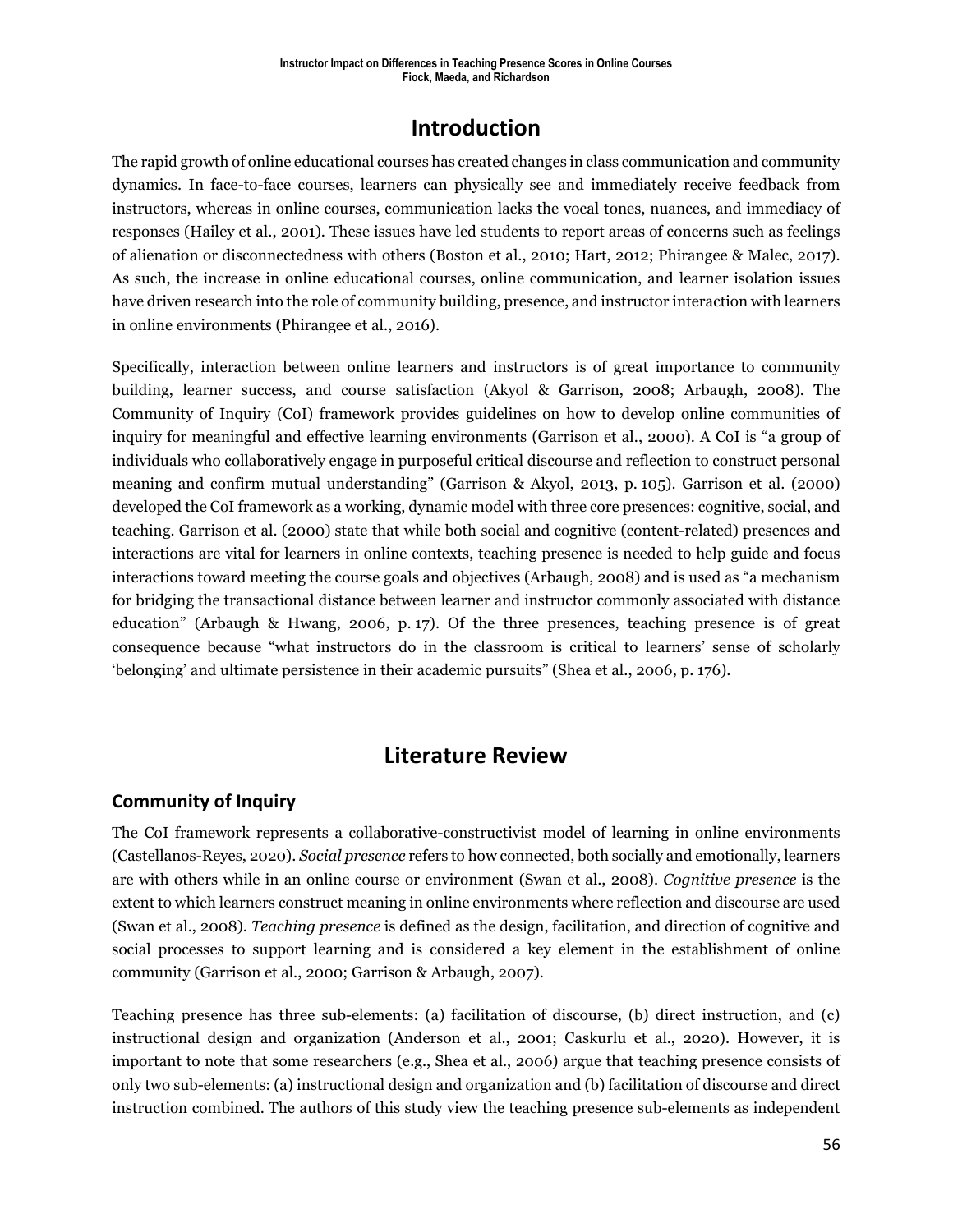concepts; therefore, in this research, we explored students' perceptions of the three teaching presence subelements across different instructors of the same online course to add to the existing research base.

### **Teaching Presence**

The first sub-element, *facilitation of discourse* (FD), is defined as the methods or means instructors use to help students engage with the content, course information, and instructional materials (Anderson et al., 2001). Frequently, FD occurs within the discussion board, where the instructor can work with students to develop a shared understanding of course topics. When facilitating discourse among learners, instructors make observations of the students and act accordingly: they may raise additional questions, change the direction(s) of discussion, manage ineffective student comments, encourage considerations from different points of view, draw out inactive students, and comment on and answer students' concerns (Anderson et al., 2001; Brower, 2003; Coppola et al., 2004; Swan et al., 2008).

Furthermore, research shows learners are likely to feel an increased sense of community and feel more connected to their instructors when instructors are active in the discussions (Epp et al., 2017; Phirangee et al., 2016; Rovai, 2007). Watson et al. (2017), in conducting a case study, found that 60% of teaching presence scores in a massive online open course were dedicated to facilitating discourse, showing the importance of learners' desire for instructor guidance during discussion participation. However, the instructor alone cannot guarantee a learner's engagement with course materials and content. As Anderson et al. (2001) state, "The teacher shares responsibility with each individual student for attainment of agreed upon learning objectives" (p. 7). Therefore, to encourage peer interactions within FD, the instructor can model appropriate behaviors, match students with similar ideas to elicit conversations, and provide opportunities for peer-to-peer interactions (Anderson et al., 2001; Richardson et al., 2009; Stewart, 2017).

The second sub-element, an instructor's *direct instruction* (DI), is characterized as sharing of subject matter knowledge or expertise with students in the form of candid intellectual and scholarly leadership (Anderson et al., 2001). Sometimes confused with FD, DI goes beyond facilitating discussions and discourse to include providing intellectual reasoning. Specifically, as the subject matter expert, the instructor "must play this role because of the need to diagnose comments for accurate understanding, inject sources of information, direct discussions in useful directions, and scaffold learner knowledge to raise it to a new level" (Garrison & Arbaugh, 2007, p. 164). Thus, it is not surprising that DI is typically associated with feedback and assessment as it provides learners with the necessary guidance to advance to complex topics while navigating through course materials, helping the students to achieve the courses' learning objectives. DI can also be given by peers, especially in situations where "students exchange and negotiate multiple perspectives with a group of knowledgeable peers," allowing for "opportunities for constructing new knowledge" (Stewart, 2017, p. 69). Particularly in online environments, Gurley (2018) found that DI by itself was not enough for learners to be able to construct knowledge; all three sub-elements of teaching presence (facilitation of discourse, direct instruction, and instructional design and organization) are critical for effective development of "critical thinking and practical inquiry" skills in online learners (p. 199).

Last, Anderson et al. (2001) explain that the third sub-element, *instructional design and organization* (DO), is an aspect of teaching presence that involves the design, structure, process, interaction, and evaluative elements of an online course. These include the personalized facets the instructor places into the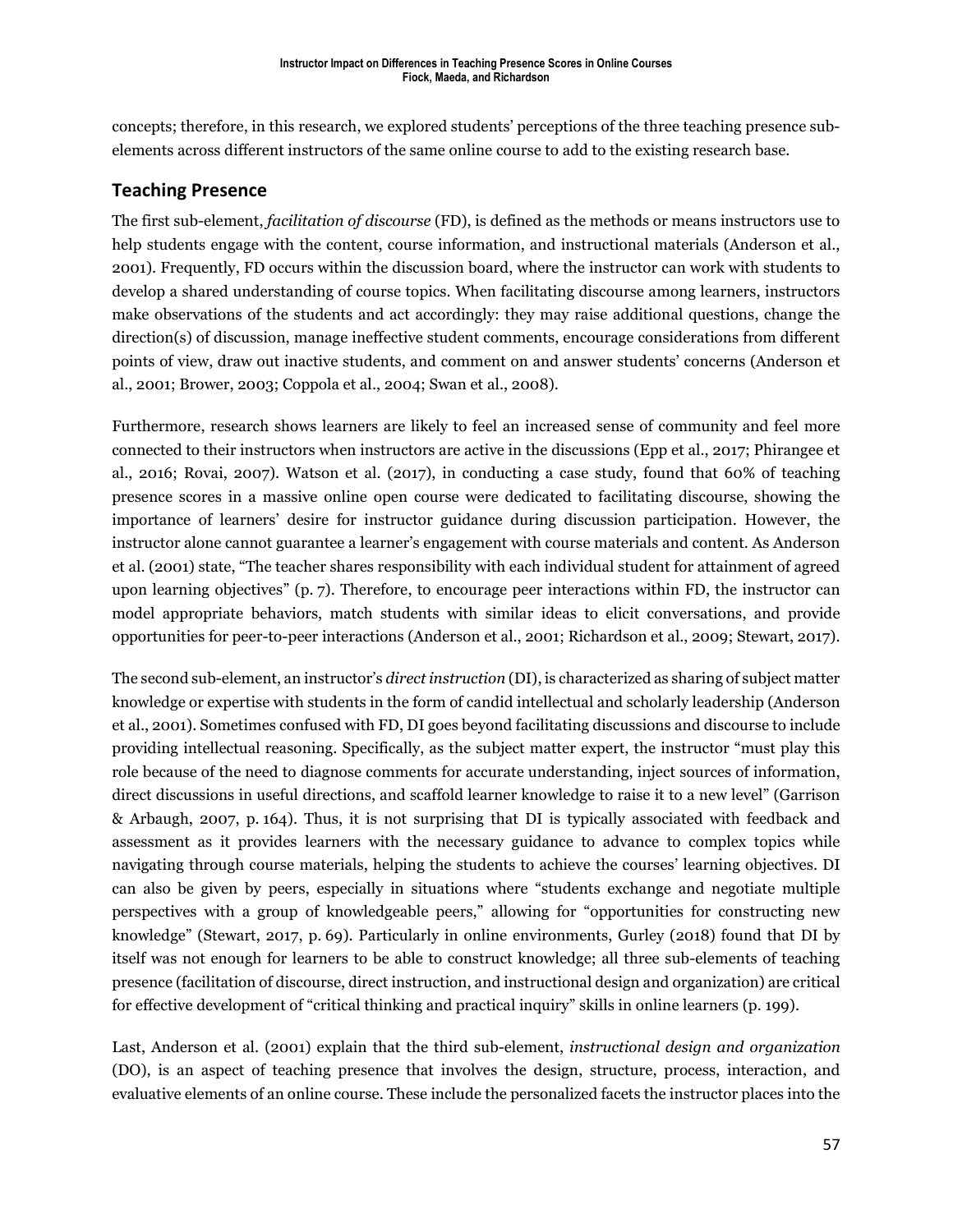course such as organization, communication plans, explanation of activities, and assignments, all typically individualized by each instructor. Generally, the element of course design is developed and created prior to the start of the course (preplanned). Stewart (2017) explains that using the CoI framework is crucial in helping "instructors more consistently design activities that put students in situations where they are likely to benefit from interacting with peers" (p. 68), a key component within teaching presence. Peer-to-peer design activities include opportunities where instructors can create, apply, and use collaborative learning principles within course assignments, activities, group work, and course discussions (Lowenthal & Parscal, 2008; Richardson et al., 2009).

Numerous studies (Coppola et al., 2004; Palloff & Pratt, 1999; York & Richardson, 2012) have noted the need for instructors to clearly design their course, being as "transparent" as possible, "because the social cues and norms of the traditional classroom are absent" from online courses (Arbaugh & Hwang, 2006, pp. 11–12). Shea, Pickett, et al. (2003) state, "Good learning environments are *knowledge centered* in that they are designed to achieve desired learning outcomes" (p. 63). While course design is often preplanned, DO elements can (and should) be implemented and/or adjusted during the live course so that instructors can actively guide learners toward meeting the learning outcomes (Shea, Pickett, et al., 2003).

### **Purpose of the Study and Research Question**

As learner enrollment in online courses increases, it is important to understand how the instructor contributes to teaching presence scores, specifically focusing on the three sub-elements (FD, DI, and DO) (Anderson et al., 2001). Previous studies have explored the relationships between teaching presence and online discussions (Blignaut & Trollip, 2005; Collison et al., 2000; Lowenthal & Parscal, 2008; Watson et al., 2017); however, an instructor's teaching presence goes beyond just discussion board activity. As Fiock (2020) states, "we must not exclude how an instructor's presence can be established in other aspects of the course (i.e., course announcements, weekly overviews, feedback to students or student groups, or design of assignment and course activities)" (p. 140). DI activities, such as giving detailed feedback to the learner, providing additional resources as needed, and serving as the content expert (Richardson et al., 2010), may have a greater influence than design elements of teaching presence on students' reported perceptions. Therefore, understanding the perceived differences in the three teaching presence sub-elements is an important first step in helping instructors focus their attentions on specific strategies and use of course activities when challenged with designing, facilitating, and directing online learning—especially since, as Stewart (2017) states, "CoI also helps instructors focus on what they can control—they may not be able to ensure that students will be considerate or task-oriented, but they can ensure that the activity design sets students up for success" (p. 79).

Commonly, there are two models for online course development in large online programs: (a) courses designed by instructors and (b) "standard" or "canned courses" (Puzziferro & Shelton, 2008, p. 130). In the first model, where courses are designed by the instructor, the faculty member or instructor who is teaching the course develops all the course materials and activities. In the second model, "standard" or master courses are designed by one or more instructors in unison and then copied or cloned in the learning management system to multiple sections of the same course, which then may be taught by different instructors. As no two instructors are the same, typically the instructional design and organization of class materials will vary from course to course and from instructor to instructor, especially in courses designed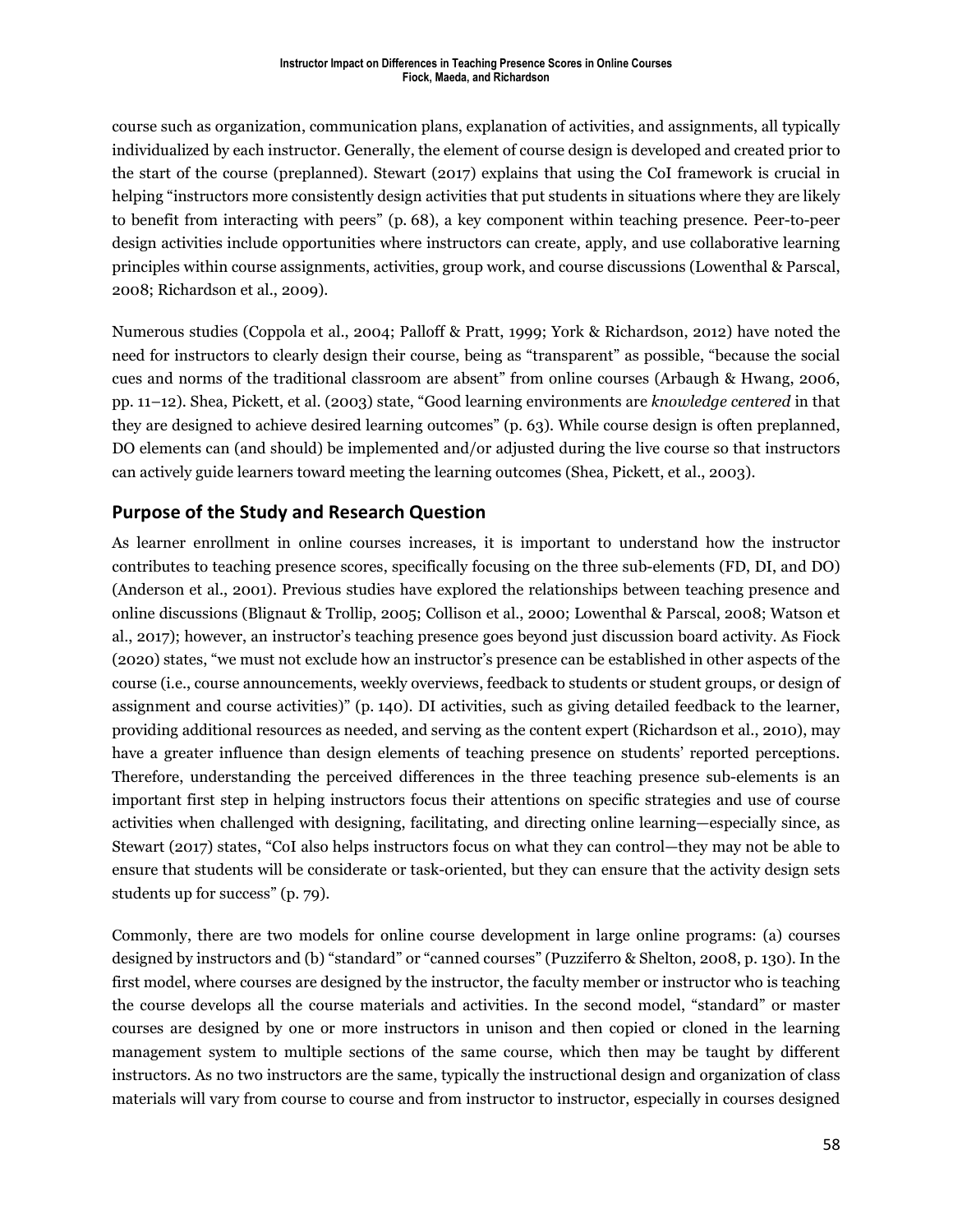by the instructor. In situations where standard or canned courses are used, there are multiple sections of the same course that share the same design elements, and therefore, it may be possible to assess teaching presence differences due to instructor variability.

As such, the purpose of this study was to determine if there are statistically significant differences in teaching presence scores among multiple sections of a "standard" course where each section has identical course design but is taught by different instructors. Currently, the number of teaching presence studies focusing exclusively on the three sub-elements are small, and results are inconclusive (Caskurlu et al., 2020). Therefore, we focused on instructor differences by controlling for the variation in course contents and design as we used the data from multiple sections of the same course (i.e., "standard" courses). Consequently, the course sections as initially launched were identical, with room for differences occurring during the implementation with the various instructors and their actions. The research questions for this study were as follows:

To what extent do students report different teaching presence (TP) scores in different sections of the same course having identical design but with different instructors?

- 1. To what extent do student perceptions of FD of different sections of the same course vary due to the instructors?
- 2. To what extent do student perceptions of DI of different sections of the same course vary due to the instructors?
- 3. To what extent do student perceptions of instructional DO of different sections of the same course vary due to the instructors?

### **Method**

### **Study Setting and Data Source**

We used part of a sizable archival data set collected by an online master's program in the field of instructional design offered by a large Midwestern public university. The program was the first to go fully online at the university in 2011. Once admitted to the program, learners take 8-week long courses for five semesters. On average, 250 students per year are enrolled in the online program (with three admission start periods during the spring, summer, and fall semesters). While minimal demographic information was collected from the participants during data collection, students enrolled in the online program are generally full-time professionals and part-time students. Students range from 21 to 60 years of age, with a mean age of 37.5 years and a gender breakdown of 67.7% female and 32.3% male.

The data used for this study were obtained from two purposively selected graduate-level education courses in the fall 2017 semester. The two courses used for this study were (a) Course A: An Introduction to Learning Design and Technology, and (b) Course B: A Program Assessment and Evaluation course. The introduction course serves as launch into the field and the master's program covering broad topics such as learning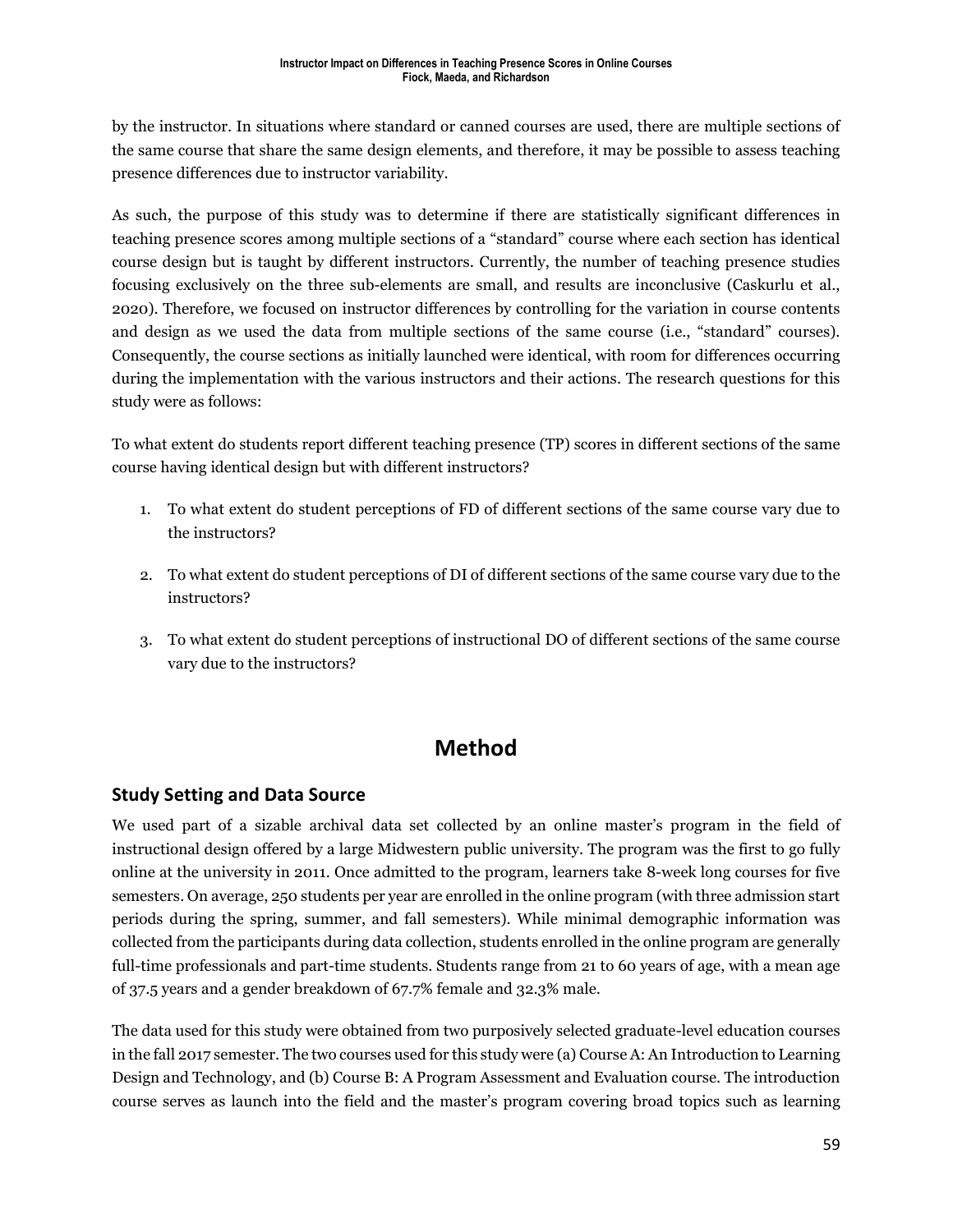theories, instructional design models, and emerging trends in the field. The assessment and evaluation course helps learners to develop their expertise in program evaluation design, using evaluation models to examine and create learning and performance interventions.

Student perceptions of TP were measured with the CoI survey (Arbaugh et al., 2008) every semester in the master's program. The survey was administered during the last week of the learners' online courses (week eight) as part of the program's course evaluation. Learners were offered 2% extra credit if 90% of students completed the survey. As part of the course evaluation process, the entire fall 2017 student population received the survey via an e-mail or course announcement, with at least one reminder e-mail or course announcement. For the study, 160 students voluntarily completed the survey  $(n = 57 \text{ among four sections})$ in Course A, 57% response rate; *n* = 103 among seven sections in Course B, 65% response rate). Anonymity was assured as no personal or identifiable information was asked of the learners, and the survey was sent by anonymous link.

### **Dependent Variables**

The CoI survey contains 34 items measuring presence in online courses using the three constructs (teaching, social, and cognitive presence). This study focused only on TP and its three sub-elements (FD, DI, and DO; see Appendix). The dependent variables in this study were the three sub-elements of TP. Items 1–4 addressed DO, items 5–10 addressed FD, and items 11–13 addressed DI (see Appendix for item descriptions in each sub-element). Students responded on a Likert-type scale  $(5 =$  strongly agree;  $4 =$  agree; 3 = neutral; 2 = disagree; 1 = strongly disagree). Sub-element scores were computed by taking an average of the responses on the items relevant to the specific sub-element. Arbaugh et al. (2008) reported high Cronbach's alpha for internal consistency of .94 for TP ( $M = 3.34$ ,  $SD = 0.61$ ) based on all 13 items and also reported construct validity evidence for supporting the three-factor structure of the CoI with principal components analysis in graduate-level courses. For our study, Cronbach's alpha reliability index for internal consistency was computed for each sub-element, which supports a high internal consistency with the current sample. The FD sub-element (5 items) had a Cronbach's alpha for Course A,  $\alpha$  = .954, and Course B,  $\alpha$  = .956. The DI sub-element (3 items) had a Cronbach's alpha for Course A,  $\alpha$  = .887, and Course B, α = .817. The DO sub-element consisted of four items and had a Cronbach's alpha for Course A, α = .906, and Course B,  $\alpha = .893$ .

### **Independent Variable**

The instructor of the course served as an independent variable in this study. There were four instructors in Course A and seven instructors in Course B. As shown in Table 1, the instructors for this study had varied backgrounds and experiences but all held doctoral degrees in the field of instructional design (e.g., learning design and technology, learning technologies, instructional technologies, or distance education). Prior to teaching for the university in this study, all instructors went through a vetting process to ensure program and instructor quality. This vetting process included participation in a mentor/mentee program if the instructor had no or limited online teaching experience to ensure they were prepared to teach in the program.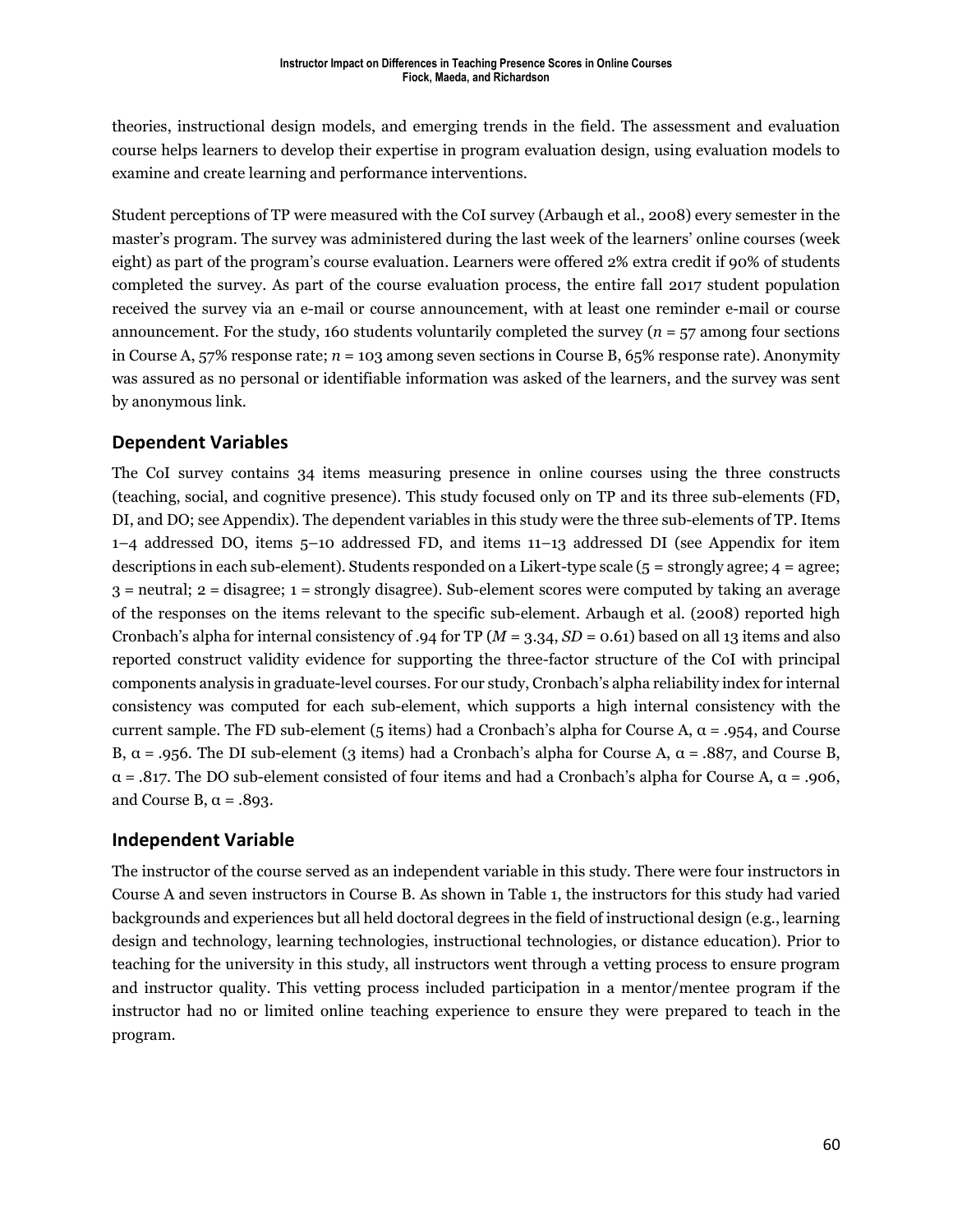#### **Table 1**

| Instructor     | Gender                    | Experience                                                                      |  |  |  |  |  |
|----------------|---------------------------|---------------------------------------------------------------------------------|--|--|--|--|--|
| Course A       |                           |                                                                                 |  |  |  |  |  |
| $\mathbf{1}$   | $\mathbf F$               | 10 years instructional design, 3 years higher ed teaching                       |  |  |  |  |  |
| $\mathbf{2}$   | ${\bf F}$                 | 9 years higher ed teaching, 2 years K-12 teaching                               |  |  |  |  |  |
| 3              | $\boldsymbol{\mathrm{F}}$ | 6 years higher ed teaching, 22 years in business                                |  |  |  |  |  |
| $\overline{4}$ | $\mathbf F$               | 9 years instructional design, 4 years higher ed teaching                        |  |  |  |  |  |
| Course B       |                           |                                                                                 |  |  |  |  |  |
| $\overline{5}$ | $\mathbf M$               | 17 years of instructional design, 12 years of online and face-to-face teaching  |  |  |  |  |  |
| 6              | ${\bf F}$                 | 9 years online programing, 5 years K-12 teaching, 5 years higher ed teaching    |  |  |  |  |  |
| 7              | $\boldsymbol{\mathrm{F}}$ | 6 years K-12 teaching, 5 years higher ed teaching                               |  |  |  |  |  |
| 8              | $\mathbf M$               | 17 years in corporate training, 9 years higher ed teaching                      |  |  |  |  |  |
| 9              | ${\bf F}$                 | 7 years higher ed teaching, 6 years instructional design                        |  |  |  |  |  |
| 10             | $\boldsymbol{\mathrm{F}}$ | 25 years higher ed teaching, 6 years instructional design                       |  |  |  |  |  |
| 11             | ${\bf F}$                 | 9 years higher ed teaching, 6 years instructional design, 3 years K-12 teaching |  |  |  |  |  |

*Summary of Instructor Demographics by Course*

*Note.*  $F = female$ ;  $M = male$ .

### **Statistical Analysis Procedure**

Analyses focused on participating students' self-reported TP scores in relation to the instructor who taught their course. A one-way univariate fixed-effect between-subjects analysis of variance (ANOVA) was conducted to compare the instructor effect on TP sub-elements (i.e., FD, DI, and DO) in courses with the same instructional design and organization, but different facilitation of discourse and direct instruction. The decision was made to conduct a separate univariate analysis by course and by sub-element instead of the application of multivariate analysis for the following reasons. First, we were not interested in comparing the TP differences by course. The analysis of the two courses aimed to cross-validate the findings and to verify if the same conclusion was reached for the different courses. Second, while the sub-elements of TP were highly correlated in our study, ranging from *r* = .699 (DO and DI for Course B) to *r* = .930 (DI and FD for Course A), we view these sub-elements as independent concepts within TP (Anderson et al., 2001). Third, our focus of the analysis was to shed light on each element in TP, instead of TP as a whole, to understand its potential variation by the instructor. While we acknowledge the risk of committing a Type I error by conducting multiple ANOVA analyses, Huberty and Morris (1989) support the use of multiple ANOVAs as used in this study.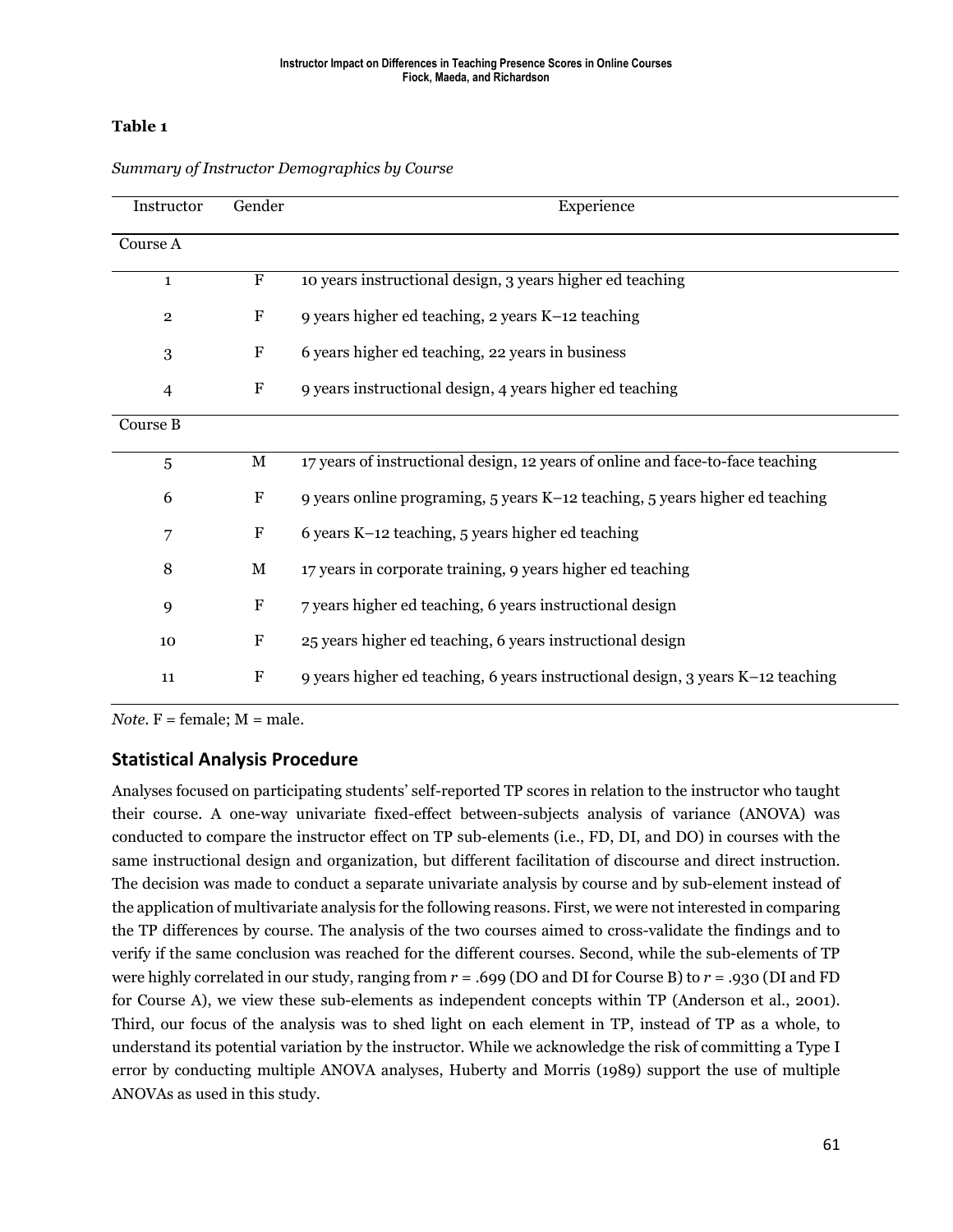Prior to the ANOVA analysis, a series of descriptive analyses were conducted to explore the impact of the outliers in dependent variables and to examine if underlying data assumptions for ANOVA were satisfied. In checking for the equality of variances, Levene's test showed that unequal variances were detected for Course A—FA: *F*(3, 54) = 4.849, *p* = .005; DI: *F*(3, 53) = 4.231, *p* = .003; and DO: *F*(3, 54) = 4.786,  $p = .005$ . Moreover, Course B showed unequal variances for FA—*F*(6, 97) = 2.052,  $p = .066$ —and DO—*F*(6, 97) = 2.238, *p* = .046—but equal variances for DI—*F*(6, 96) = 2.359, *p* = .036. This seems to be mainly due to the existence of the outliers, which also contributed to negatively skewed distributions. In addition, we observed that score distributions for some instructors were affected by a ceiling effect, which may have restricted the score range for these distributions. We carefully evaluated these outliers and decided not to exclude them because we did not detect any issue with the data entries and considered them aligned with reported responses from the population. Consistent with the observations of outliers, a set of Kolmogorov– Smirnov normality tests indicated that none of the TP sub-element data from each course followed a normal distribution. Course A showed the following: FD: *D*(57) = 0.244, *p* < .001; DI: *D*(57) = 0.302, *p* < .001; and DO: *D*(57) = 0.259, *p* < .001. And course B showed the following: FD: *D*(103) = 0.152, *p* < .001; DI:  $D(103) = 0.207, p < .001$ ; and  $D0$ :  $D(103) = 0.219, p < .001$ .

With some evidence of nonnormality of data and unequal variances among instructors, we first explored the instructor variation on TP sub-elements with the application of a Kruskal–Wallis test, a nonparametric alternative to the one-way ANOVA (e.g., Harwell et al., 1992; Khan & Rayner, 2003). Because the statistical conclusions drawn from the results of the nonparametric test were consistent with those based on the ANOVA, and the ANOVA is usually robust to normality assumption violation with even with small sample size unless the kurtosis statistic is high (Khan & Rayner, 2003), we concluded that any effect of these assumption violations is inconsequential, and therefore we only report the results of the ANOVA. The statistical significance for all inferential tests was evaluated with alpha level of .05.

### **Results**

Tables 2, 3, and 4 show descriptive summaries for each TP sub-element as functions of both course and instructor, as well as the ANOVA results.

#### **Table 2**

| Course | Instructor     | $\boldsymbol{n}$ | М    | SD    | F     | p       |
|--------|----------------|------------------|------|-------|-------|---------|
|        |                |                  |      |       |       |         |
| А      | $\mathbf{1}$   | 10               | 4.38 | 0.778 | 3.745 | $.016*$ |
|        |                |                  |      |       |       |         |
| A      | $\overline{2}$ | 16               | 4.86 | 0.318 |       |         |
|        |                |                  |      |       |       |         |
| A      | 3              | 16               | 4.39 | 0.614 |       |         |
|        |                |                  |      |       |       |         |
| A      | $\overline{4}$ | 16               | 4.01 | 1.021 |       |         |
|        |                |                  |      |       |       |         |

*Descriptive Statistics of Facilitation of Discourse (FD) Scores as a Function of Instructor and Course*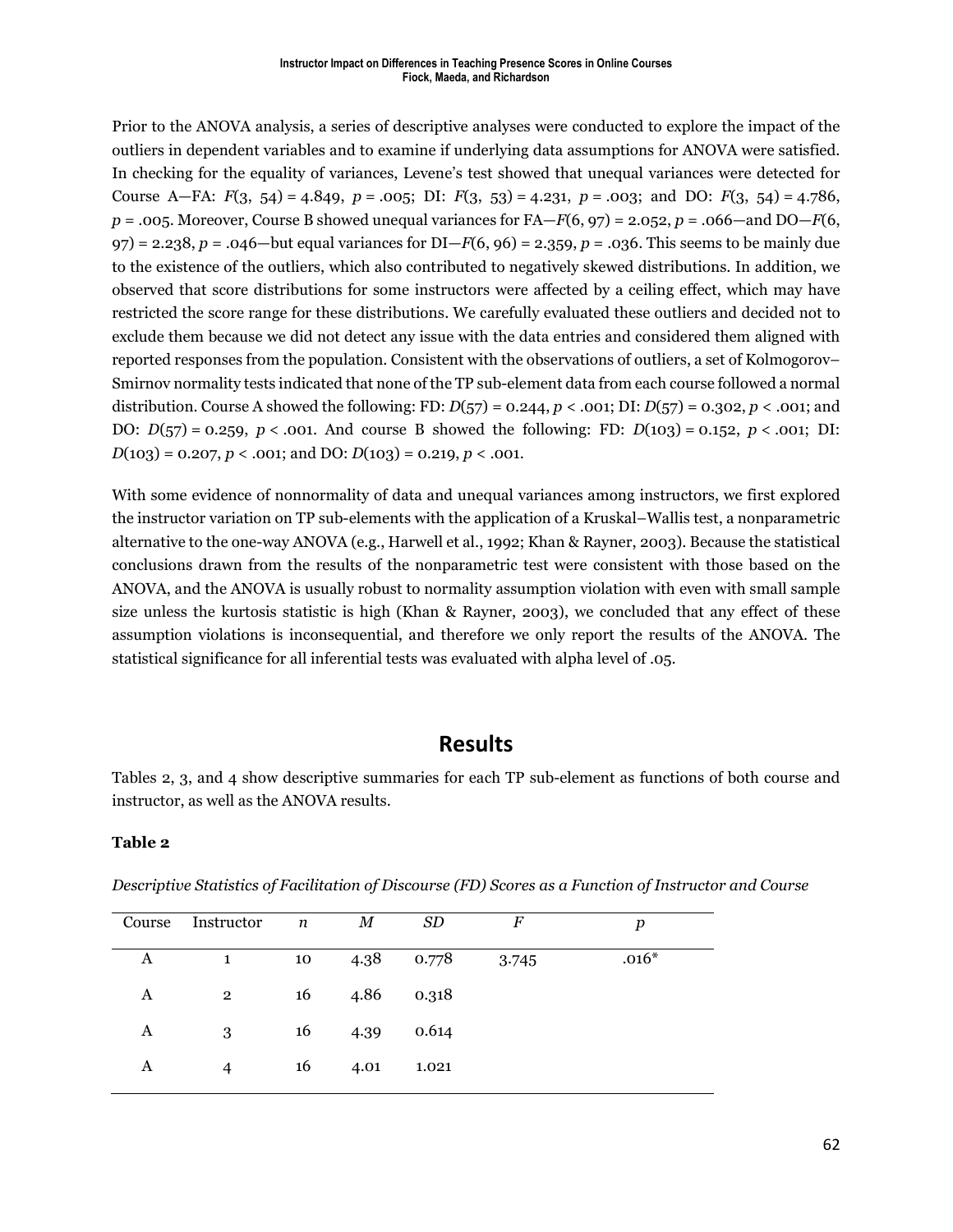| Instructor Impact on Differences in Teaching Presence Scores in Online Courses |
|--------------------------------------------------------------------------------|
| Fiock, Maeda, and Richardson                                                   |

| $\, {\bf B}$ | 5  | 10     | 4.65 | 0.552 | 2.346 | $.037*$ |
|--------------|----|--------|------|-------|-------|---------|
| $\, {\bf B}$ | 6  | 24     | 3.81 | 1.073 |       |         |
| $\, {\bf B}$ | 7  | 10     | 3.67 | 0.926 |       |         |
| $\, {\bf B}$ | 8  | 19     | 4.04 | 0.821 |       |         |
| $\, {\bf B}$ | 9  | 16     | 3.79 | 0.830 |       |         |
| $\, {\bf B}$ | 10 | 14     | 4.70 | 1.241 |       |         |
| $\, {\bf B}$ | 11 | $10\,$ | 4.70 | 0.436 |       |         |

 $\frac{1}{*} p < .05.$ 

### **Table 3**

*Descriptive Statistics of Direct Instruction (DI) Scores as a Function of Instructor and Course*

| Course       | Instructor     | $\boldsymbol{n}$ | $\overline{M}$    | SD        | $\overline{F}$ | $\boldsymbol{p}$ |
|--------------|----------------|------------------|-------------------|-----------|----------------|------------------|
| $\mathbf A$  | $\mathbf{1}$   | 9                | $4.6\overline{3}$ | $0.611\,$ | 3.430          | $.023*$          |
| $\mathbf A$  | $\,2$          | 16               | 4.85              | 0.365     |                |                  |
| $\bf A$      | $\,3$          | 16               | 4.42              | 0.639     |                |                  |
| $\mathbf A$  | $\overline{4}$ | 16               | 4.08              | 0.993     |                |                  |
| $\, {\bf B}$ | 5              | ${\bf 10}$       | 4.83              | 0.360     | 2.663          | $.020*$          |
| $\, {\bf B}$ | 6              | 24               | 3.81              | 1.063     |                |                  |
| $\, {\bf B}$ | 7              | 10               | 4.00              | 0.609     |                |                  |
| $\, {\bf B}$ | 8              | 19               | 3.98              | 0.842     |                |                  |
| $\, {\bf B}$ | 9              | 16               | 3.98              | 0.767     |                |                  |
| $\, {\bf B}$ | $10\,$         | 14               | 4.67              | 0.938     |                |                  |
| $\, {\bf B}$ | ${\bf 11}$     | $10\,$           | 4.67              | 0.667     |                |                  |
|              |                |                  |                   |           |                |                  |

 $*$   $p < .05$ .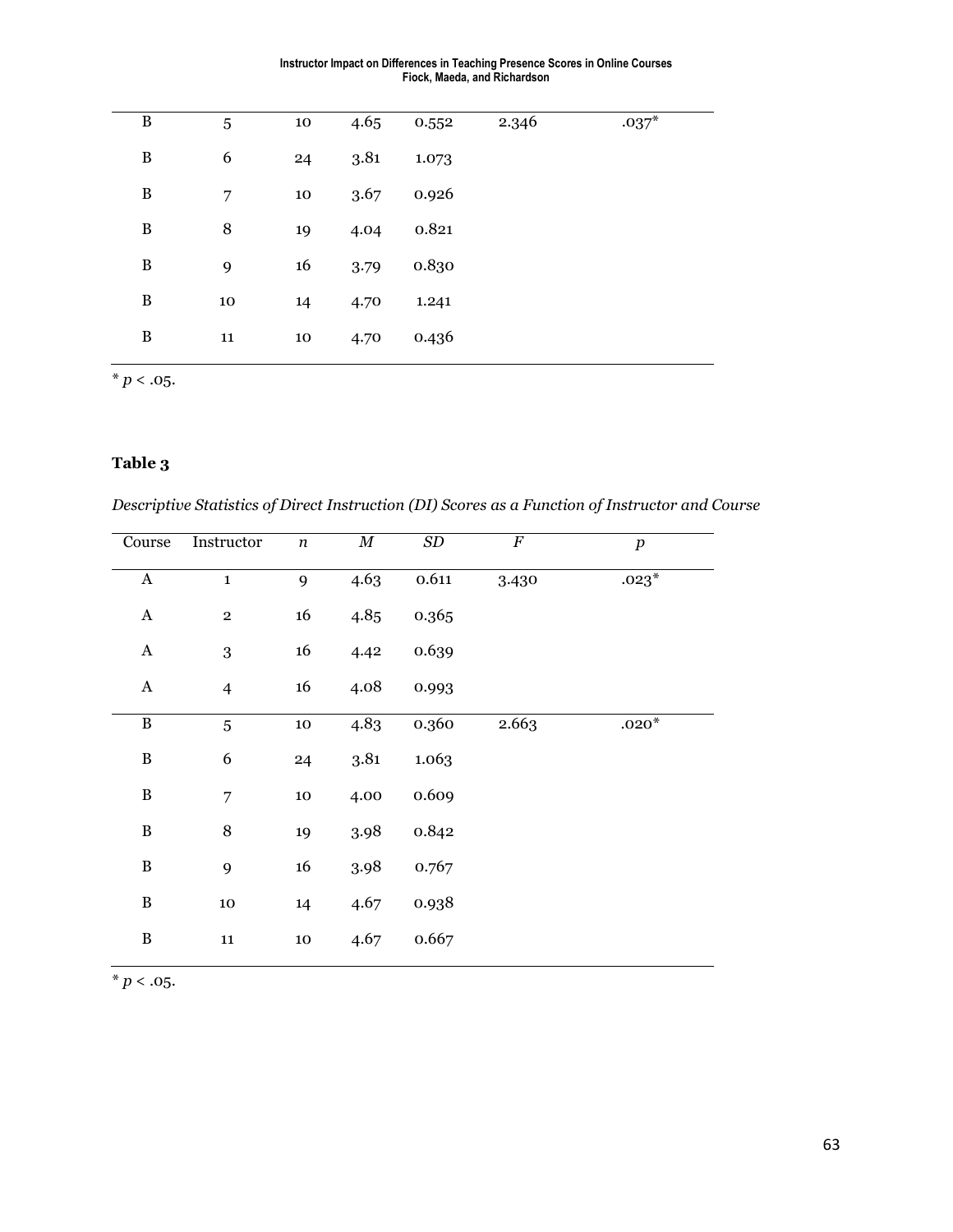#### **Table 4**

| Course       | Instructor     | $\cal N$   | $\boldsymbol{M}$ | $\,SD$ | $\overline{F}$ | $\boldsymbol{p}$ |
|--------------|----------------|------------|------------------|--------|----------------|------------------|
| $\bf A$      | $\mathbf{1}$   | 10         | 4.48             | 0.731  | 4.415          | $.008*$          |
| $\bf A$      | $\overline{2}$ | 16         | 4.91             | 0.272  |                |                  |
| $\mathbf A$  | 3              | 16         | 4.31             | 0.814  |                |                  |
| $\mathbf A$  | $\overline{4}$ | 16         | 4.13             | 0.626  |                |                  |
| $\, {\bf B}$ | 5              | ${\bf 10}$ | 4.80             | 0.468  | 1.934          | .083             |
| $\, {\bf B}$ | 6              | 24         | 4.21             | 0.803  |                |                  |
| $\, {\bf B}$ | 7              | $10\,$     | 4.15             | 0.412  |                |                  |
| $\, {\bf B}$ | $\,8\,$        | 19         | 4.49             | 0.852  |                |                  |
| $\, {\bf B}$ | 9              | 16         | 4.23             | 0.790  |                |                  |
| $\, {\bf B}$ | $10\,$         | 14         | 4.84             | 0.896  |                |                  |
| $\, {\bf B}$ | ${\bf 11}$     | ${\bf 11}$ | 4.84             | 0.358  |                |                  |

*Descriptive Statistics of Instructional Design and Organization (DO) Scores as a Function of Instructor and Course*

 $* p < .05.$ 

In looking at the overarching research question—To what extent do students report different TP scores in different sections of the same course having identical design but with different instructors?—we found statistically significant differences. Specifically, results from the ANOVA found statistically significant differences in DI scores by instructors for both courses for the first research sub-question—To what extent do student perceptions of DI of different sections of the same course vary due to the instructors?—Course A showed  $F(3, 53) = 3.430$ ,  $p = .023$ ,  $\omega^2 = 0.11$ , and Course B,  $F(6, 96) = 2.663$ ,  $p = .020$ ,  $\omega^2 = 0.09$ . The second research sub-question—To what extent do the student perceptions of FD of different sections of the same course vary due to the instructors?—found statistically significant differences in both Course A, *F*(3, 54) = 3.745,  $p = .016$ ,  $\omega^2 = 0.12$ , and Course B,  $F(6, 96) = 2.346$ ,  $p = .037$ ,  $\omega^2 = 0.07$ . Last, in answering the third research sub-question—To what extent do student perceptions of DO of different sections of the same course vary due to the instructors?—results from the ANOVA were split. Course A showed significant differences by instructor—*F*(3, 54) = 4.415, *p* = .008,  $\omega^2$  = 0.15—but Course B—*F*(6, 97) = 1.934, *p* = .083 albeit trending toward significant, was not statistically significantly different. In summary, statistically significant instructor variation was observed among all TP sub-elements except the DO for Course B. The effect sizes, represented as Omega-squared  $(\omega^2)$ , which is known as a conservative estimate of the proportion of explained variance due to the independent variable (e.g., Privitera, 2017), are relatively small, ranging from 0.07 to 0.15. Thus, about 7% to 15% of the variation in students' perceptions on the TP subelements are attributed to the different course instructors.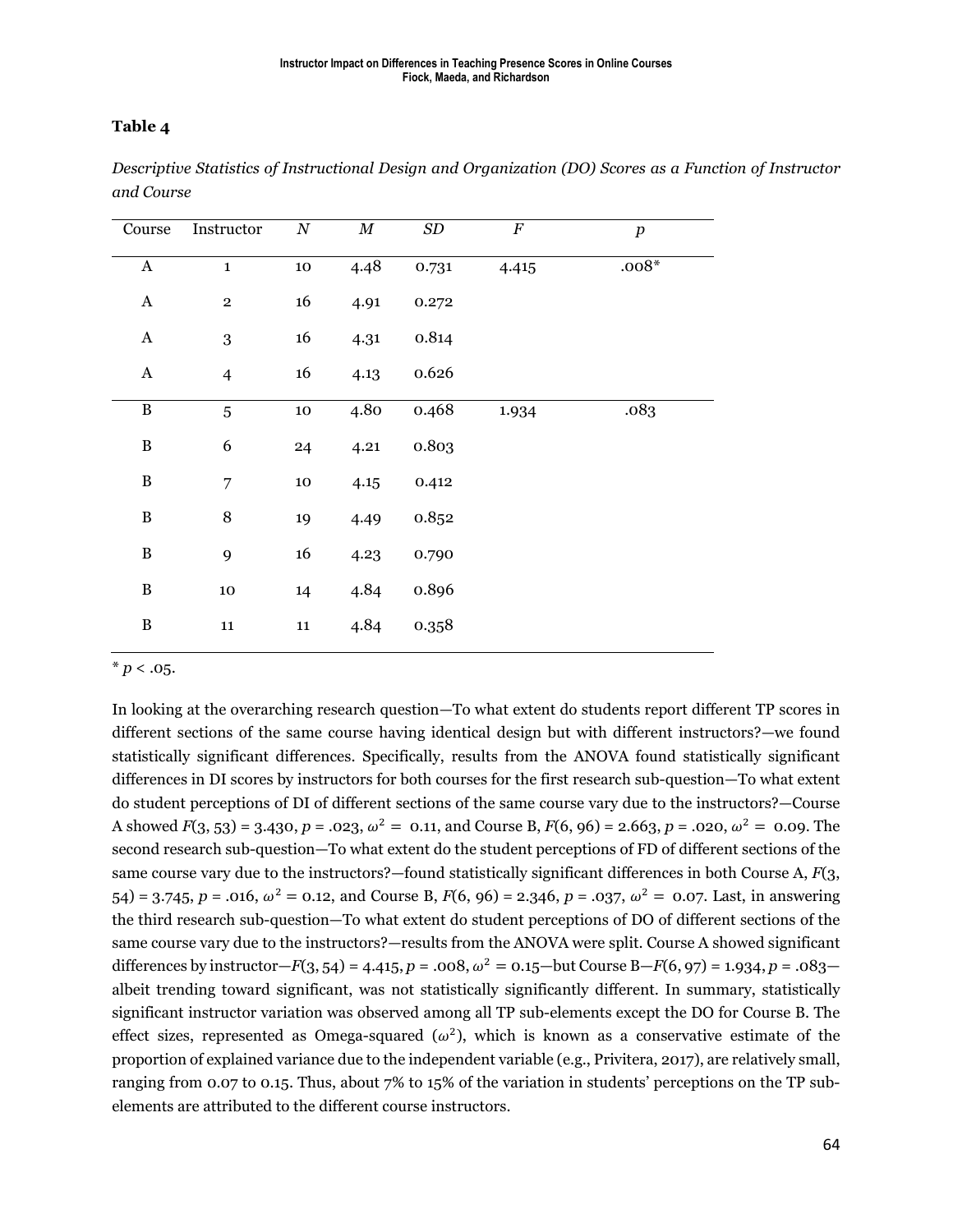## **Discussion and Implications**

As the growth of online courses continues to rise, investigations into teaching presence are of great importance. Explaining how deep and meaningful learning occurs within a community through the interaction of the three presences (cognitive, social, and teaching), the CoI framework "describes and measures the elements of collaborative online learning experiences" (Caskurlu, 2018, p. 1). TP is crucial to students' perceived and actual learning and satisfaction (Caskurlu et al., 2020; Garrison & Cleveland-Innes, 2005); therefore, determining the extent to which students report different TP scores in different sections of the same course with identical design but different instructors is important; and the findings from this study reveal that students do recognize differences in instructors' direct instruction, facilitation of discourse, and the course's instructional design and organization (Garrison & Arbaugh, 2007). Using a oneway ANOVA to compare students' teaching presence scores (FD, DI, and DO), our findings show a significant instructor influence on students' reported TP scores. Next, we discuss potential explanations as to what factors may have led to our findings.

First, and not surprising, our findings align with previous CoI framework research by showing that students do recognize differences between instructors of the same course for DI. As discussions are a medium in which instructors, as subject matter experts, provide DI by sharing "intellectual and scholarly leadership" (Caskurlu, 2018, p. 3), directing and providing feedback on the discussion boards is one way to ensure learners correctly understand and apply course topics (Garrison & Arbaugh, 2007). Beyond discussion commentary, the role of learner feedback or assessment from the instructor is one focus of DI. While normally an individualized and personalized aspect, the use of "canned" feedback could demotivate students (Cole et al., 2017). York and Richardson (2012) state that "timely, relevant, and adequate feedback can influence a learner's perception of interaction" (p. 88); feedback characteristics, style, and use could explain differences in reported DI scores.

Additionally, discussions are the focus, in general, when investigating TP in online contexts (see Shea et al., 2010). Therefore, in cooperation, the peer and instructor's activity in the discussion boards may have influenced both DI and FD scores and the variance we found. The difference between the design of the discussion questions (prior to the start of the course) and instructors' FD in discussions is in how instructors effectively guide and direct students to connect with course content in their learning. Both Course A and Course B showed significant differences between instructors of the same course, leading us to believe the instructor or peer activity in the course discussions played a role in the differences we found, as they should. Further research, such as the use of qualitative analysis of discussion content and the role of peers, is required to confirm our hypothesis.

Typically, FD includes activities where instructors "review and comment upon student responses, raise questions and make observations to move discussions in a desired direction, keep discussion moving efficiently, draw out inactive students, and limit the activities of dominating posters when they become detrimental to the learning of the group" (Garrison & Arbaugh, 2007, p. 164). Therefore, how students accept or interpret these interactions from their instructor may explain the reported differences we found. In a study conducted by Morgan (2011), considerable variation was found in how instructors perceive and use the discussion boards (e.g., active instructor discussion participation vs. minimal activity). This variance in instructor participation could also be amplified by an instructor's FD. Arbaugh and Hwang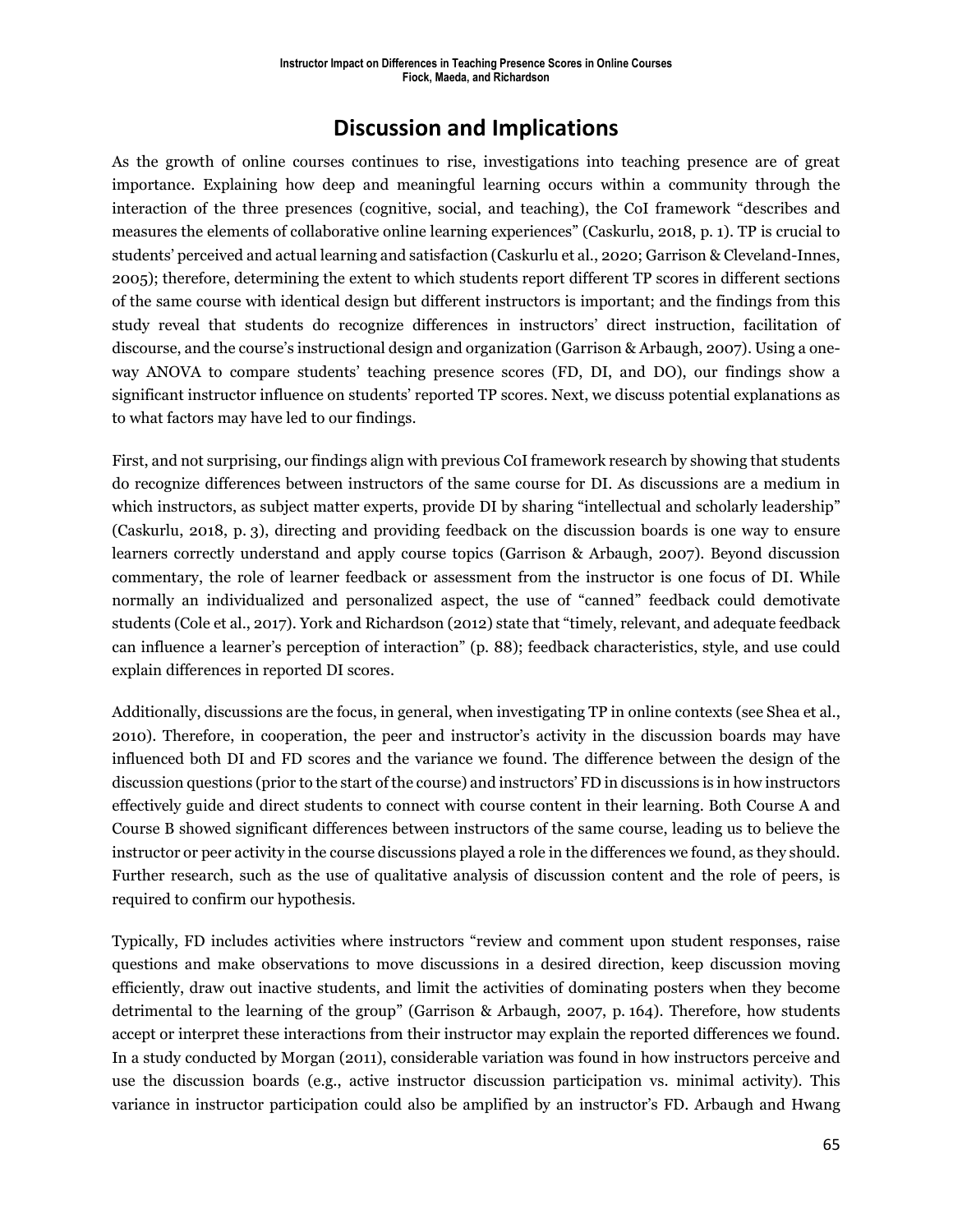(2006) explain that "Facilitating Discourse can be done by anyone with facilitation training and skills, but only content experts can recognize content-related misconceptions or refer students to additional materials relevant to course material" (p. 12). While each instructor had a variety of teaching and professional experience (see Table 1), it is unclear whether any instructor held additional training or skills, specifically in facilitation, which may have impacted learners' perceived differences.

Dispersed between the instructor and students, TP helps to "provide students practical insights on how to be actively involved in the course thereby constructing their knowledge through collaboration, interaction with others, and experiencing others' points of views" (Caskurlu et al., 2020). While TP is most often thought of in terms of the instructor, and the CoI survey items all refer to the instructor's actions, an oftenoverlooked component of FD is the role of peer interactions and influence on reported FD scores. Focused on the meaningful (collaborative-constructivist) learning experience (Swan et al., 2009) in a CoI, the role of peer interactions could be a factor in the differences found between the FD and DI scores between individual instructors in both courses in this study—not necessarily the instructors' actions alone. Both instructor and peer interactions may have contributed to the 7% to 15% effect size variation in students' perceptions on the TP sub-elements. This possibility is supported by Shea, Fredericksen, et al.'s (2003) results: they found students' reported perceptions of effective peer discourse facilitation was almost as high as the instructor of the course (i.e., peer FD scores were close to the same as the reported instructor FD scores).

A finding we were not expecting was significant differences between course instructors for the DO subelement. Since the courses in this study follow the model of using "standard" courses (i.e., courses designed by a lead instructor and then copied across multiple sections), we were not expecting to find differences. While Course B supported this hypothesis, Course A showed significant differences between instructors. A possible explanation is that Course A, as an introductory course, serves as launch into the field, providing learners opportunities to explore a range of instructional design topics, including some of their own choosing. More specifically, the course lead for Course A advised individual instructors to bring in outside resources, information, and points of view. The instructor flexibility to add in their own content into the course (via additional content, resources or required readings) may have led students to report these differences as part of the design and organization of the course. Nonetheless, the findings indicate that teaching matters, and good teaching is likely to occur when good course design is in place.

Furthermore, as instructors had varied backgrounds (e.g., Instructor 1 had 10 years of instructional design experience, and Instructor 3 had 22 years of business experience), the content and resources added to the course by each individual instructor (e.g., adding resources, creating videos, changing readings or focus of weekly topics, etc.) could be wildly different and could spark (or deter) interest in the student population, thereby explaining the significant difference and explained variance. This possible explanation aligns with Anderson et al.'s (2001) study, where they found that "the students and the teacher have expectations of the teacher communicating content knowledge that is enhanced by the teacher's personal interest, excitement and in-depth understanding of the content" (p. 8), which, based on each individual instructor's background, may be different from instructor to instructor. As described earlier, each course started with the same DO. However, while generally part of the planned portion of the course or pre-course, DO *can*  occur while the course is running as it is meant to be flexible and adaptable based on meeting student needs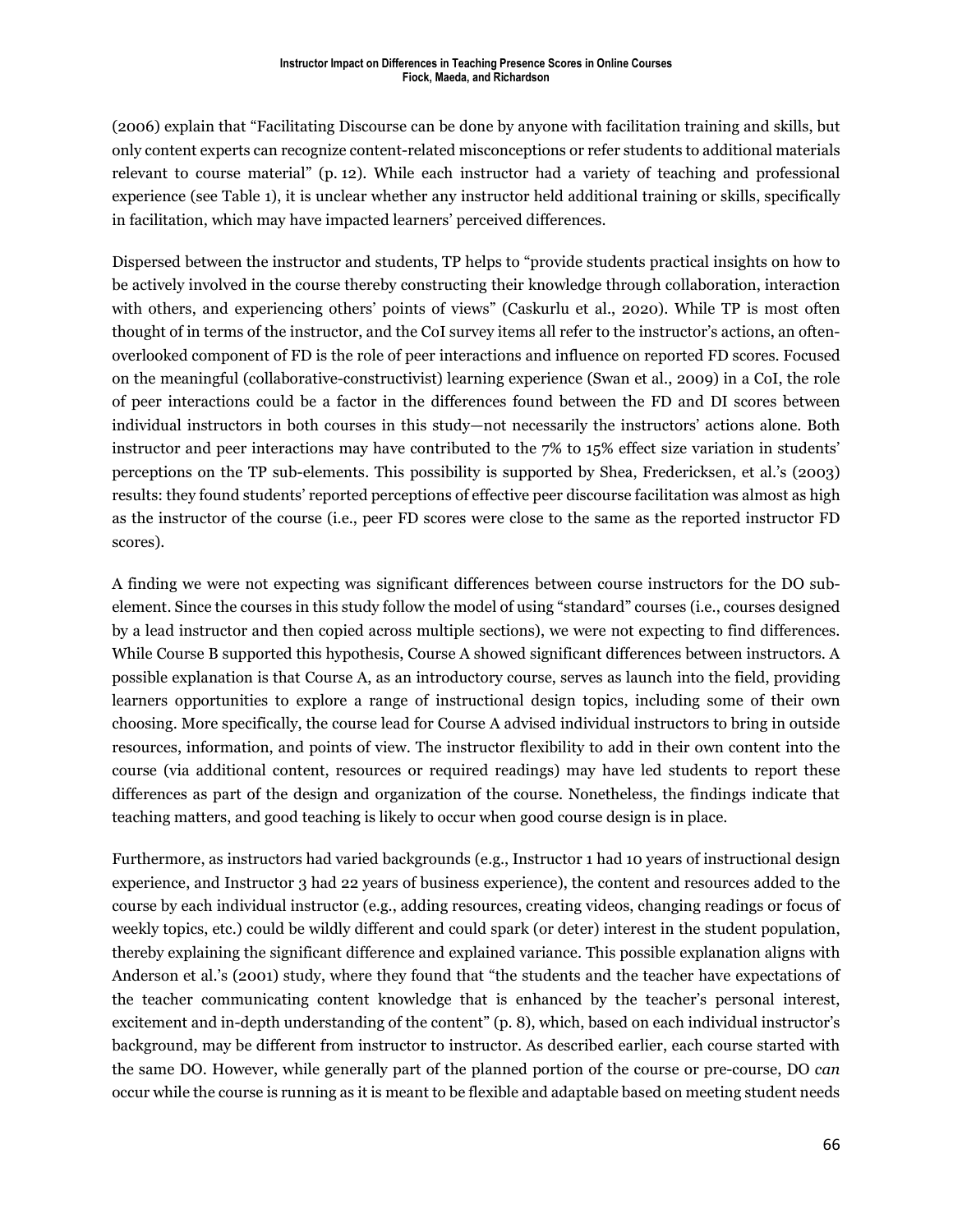(Shea, Fredericksen, et al., 2003). Therefore, the changes each individual instructor made to the live, running course could have impacted the DO scores, leading to the reported differences seen in Course A.

Last, in looking specifically at the three sub-elements, Shea et al. (2006) argue that TP consists of only two sub-elements: (a) DO and (b) FD and DI combined. Caskurlu (2018) supports this claim in findings from a confirmatory factor analysis that yielded a high covariance between the two sub-elements. Especially at the undergraduate level, Garrison and Arbaugh (2007) found in their study that students may not be able to differentiate between FD and DI. Caskurlu (2018) further explains this as students not being able to distinguish between the items used to measure both FD and DI. In our study, we also found high correlations between these two (e.g., *r* = .930 for Course A).

### **Limitations and Future Research**

While our findings provide unique insights into the instructional design by revealing variation in TP for the same course taught by different instructors, the study is not free from the potential threats to internal and/or external validity. First, as this was an exploratory study on the data retrieved from one online master's program in education, the interpretation of the findings may be limited to programs with similar students and instructors. Additional studies in various online settings, courses, or disciplines are warranted to enhance the findings' generalizability.

Second, while we found variation in students' TP by instructors, it is still unknown what factors contributed to the observed variations and how the peer interactions interplay in the variation. Thus, qualitative investigations will be crucial in helping us develop further understanding of these findings—for example, what specific strategies did each instructor use in their course (e.g., using audio and video elements, actively participating on discussion boards, answering e-mails quickly, providing frequent feedback, sharing of personal experiences, etc.) (Argon, 2003)?

Finally, along with the explosion of online learning opportunities, discussion of the CoI framework from theoretical and psychometric perspectives has been evolving (see Kozan & Caskurlu, 2018). The results of this study suggest further opportunity for exploration with the CoI survey redesign as TP is defined as being "distributed between students and instructor" (Garrison et al., 2000, as cited in Caskurlu et al., 2020, p. 11), yet the TP items on the CoI survey only refer to "the instructor" in the question stems (Caskurlu et al., 2020, p. 11). Additionally, Caskurlu et al. (2020) state that research into these peer interactions within a CoI are vital as they "provide students practical insights on how to be actively involved in the course thereby constructing their knowledge through collaboration, interaction with others, and experiencing others' points of views" (p. 11). Therefore, in its current state, by only focusing on the instructor, the CoI instrument misses out on measuring other dynamic interactions (e.g., peer-to-peer) crucial in a CoI (Kozan & Caskurlu, 2008). Moreover, our reported high correlations also illustrate that the three sub-elements of TP (FD, DI, and DO scores) have sizable conceptual overlaps or dependency among them. We anticipate further development of and active discussions on defining TP will continue in the field, which may lead to a better indicator of the role that the instructor plays versus peers' roles in online teaching presence scores. While these limitations would set a boundary on the contributions of the current quantitative findings for implications, they also suggest key directions or potential foci for future studies to develop deeper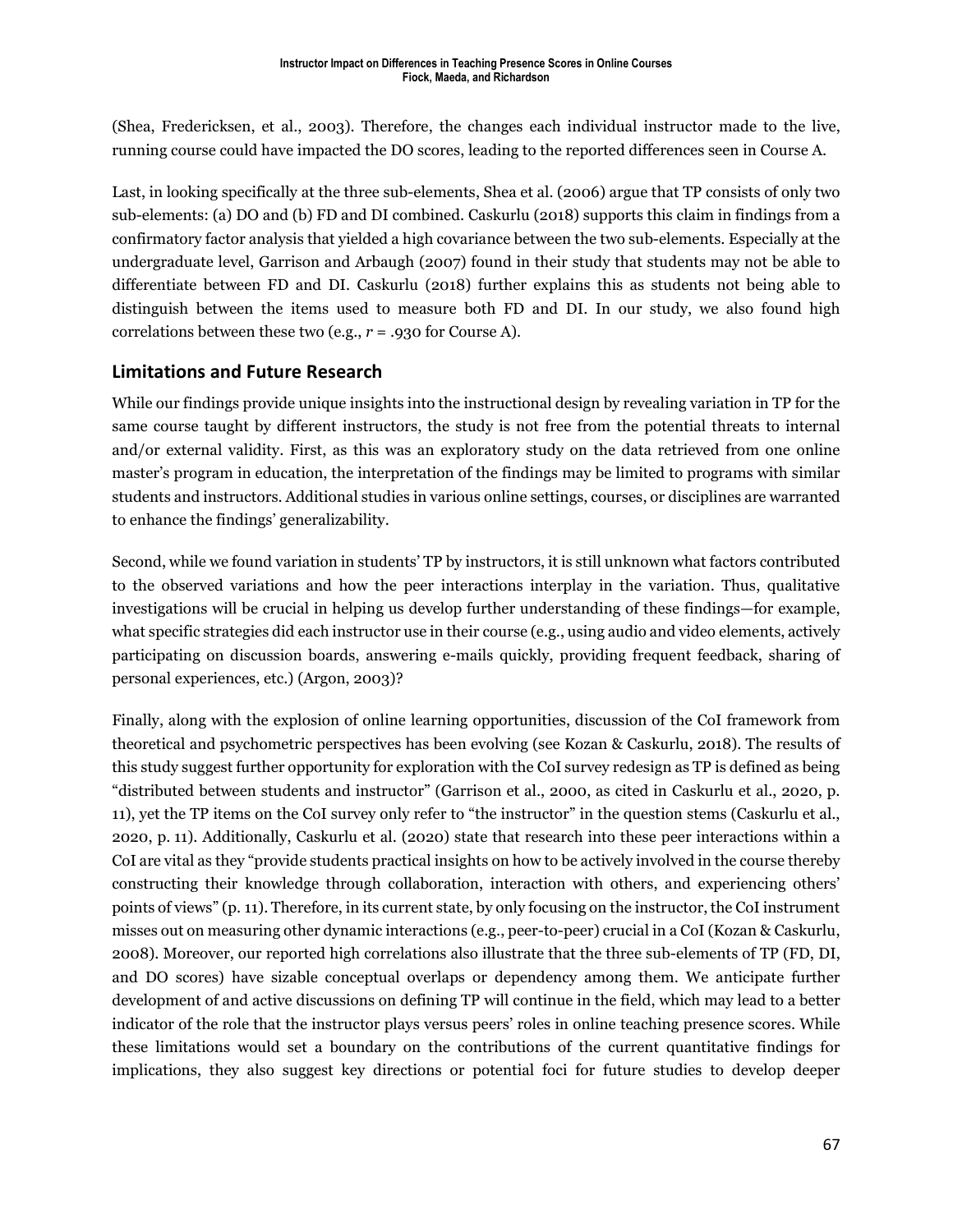understanding of how TP is cultivated through the dynamic interactions of course design, instructors, and students. We hope our empirical quantitative evidence provides new insights into future research on TP.

### **Conclusion**

Previous research (see Anderson et al., 2001; Archer, 2010; Shea et al., 2010) has called for additional inquiry into online course examinations focusing on TP and its sub-elements; this study was designed to fill this void. By using the CoI framework, we found statistically significant differences in TP scores between sections of two online courses with identical course design taught by different instructors. While reasons for the significant differences are discussed, we call for and anticipate further research to define TP and its sub-elements, especially regarding peer interactions and the role it plays in a CoI. Ultimately, our hope is that this study and its findings help move both conversations and research forward regarding TP and its sub-elements.

### **Acknowledgments**

We would like to acknowledge and thank Dr. James Lehman for his help and guidance on this paper.

This research did not receive any specific grant from funding agencies in the public, commercial, or notfor-profit sectors.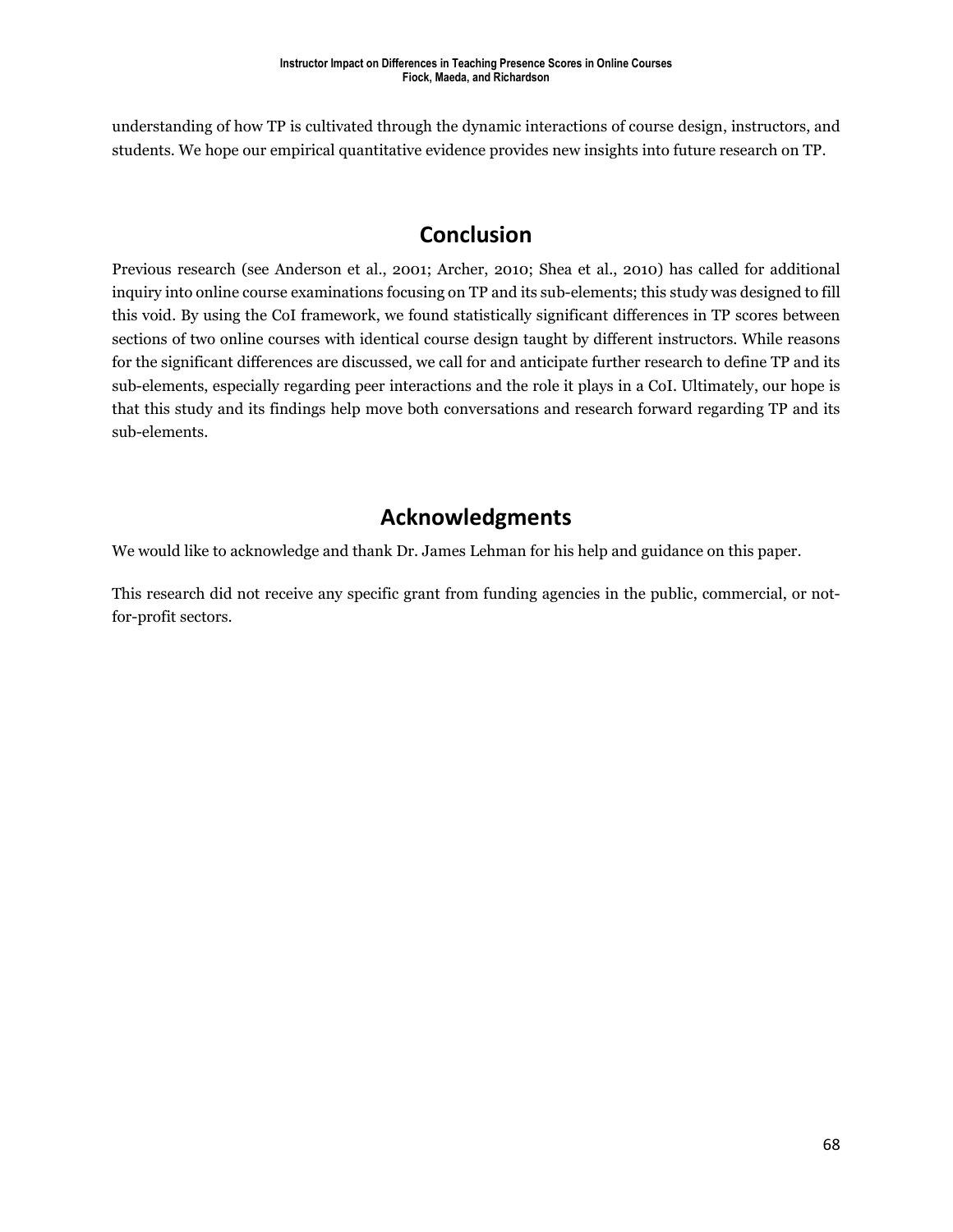# **References**

- Akyol, Z., & Garrison, D. R. (2008). The development of a Community of Inquiry over time in an online course understanding the progression and integration of social, cognitive and teaching presence. *Online Learning Journal*, *12*(3), 3–22. <https://doi.org/10.24059/olj.v12i3.72>
- Anderson, T., Rourke, L., Garrison, D. R., & Archer, W. (2001). Assessing teaching presence in a computer conference context. *Online Learning Journal*, *5*(2), 1–17. <https://www.doi.org/10.24059/olj.v5i2.1875>
- Arbaugh, J. B. (2008). Does the Community of Inquiry framework predict outcomes in online MBA courses? *International Review of Research in Open and Distance Learning*, *9*(2), 1–21. <https://doi.org/10.19173/irrodl.v9i2.490>
- Arbaugh, J.B., Cleveland-Innes, M., Diaz, S.R., Garrison, D.R., Ice, P., Richardson, & Swan, K.P. (2008). Developing a community of inquiry instrument: Testing a measure of the Community of Inquiry framework using a multi-institutional sample. *The Internet and Higher Education*, *11*(3-4), 133- 136[. https://doi.org/10.1016/j.iheduc.2008.06.003](https://doi.org/10.1016/j.iheduc.2008.06.003)
- Arbaugh, J. B., & Hwang, A. (2006). Does "teaching presence" exist in online MBA courses? *The Internet and Higher Education*, *9*(1), 9–21.<https://doi.org/10.1016/j.iheduc.2005.12.001>
- Archer, W. (2010). Beyond online discussions: Extending the community of inquiry framework to entire courses. *The Internet and Higher Education*, *13*(1-2), 69-69. <https://doi.org/10.1016/j.iheduc.2009.10.005>
- Argon, S. R. (2003). Creating social presence in online environments. *New Directions for Adult and Continuing Education*, *100*, 57–68. <https://doi.org/10.1002/ace.119>
- Blignaut, A. S., & Trollip, S. R. (2005). Between a rock and a hard place: Faculty participation in online classrooms. *Education as Change*, *9*(2), 5–23. <https://doi.org/10.1080/16823200509487114>
- Boston, W., Díaz, S. R., Gibson, A. M., Ice, P., Richardson, J., & Swan, K. (2010). An exploration of the relationship between indicators of the Community of Inquiry framework and retention in online programs. *Online Learning Journal*, *14*(3), 3–19.<https://doi.org/10.24059/olj.v13i3.1657>
- Brower, H. H. (2003). On emulating classroom discussion in a distance-delivered OBHR course: Creating an online community. *Academy of Management Learning & Education*, *2*(1), 22–36. <http://www.jstor.org/stable/40214163>
- Caskurlu, S. (2018). Confirming the subdimensions of teaching, social, and cognitive presences: A construct validity study. *The Internet and Higher Education*, *39*, 1–12. <https://doi.org/10.1016/j.iheduc.2018.05.002>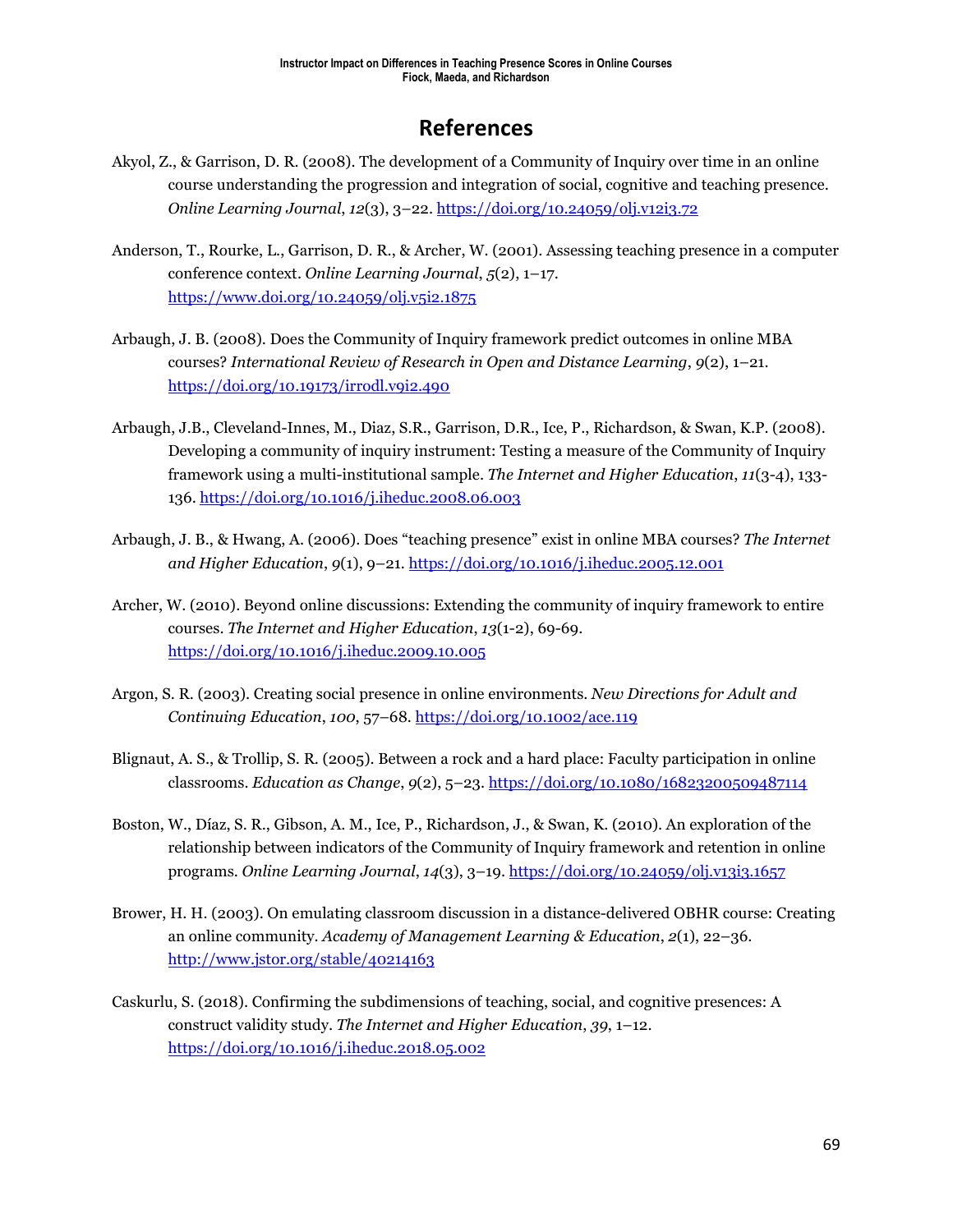- Caskurlu, S., Maeda, Y., Richardson, J. C., & Lv, J. (2020). A meta-analysis addressing the relationship between teaching presence and students' satisfaction and learning. *Computers and Education*, *157*, 103966[. https://doi.org/10.1016/j.compedu.2020.103966](https://doi.org/10.1016/j.compedu.2020.103966)
- Castellanos-Reyes, D. (2020). 20 Years of the Community of Inquiry framework. *TechTrends*, *64*, 557– 560.<https://doi.org/10.1007/s11528-020-00491-7>
- Cole, A. W., Nicolini, K. M., Anderson, C., Bunton, T., Cherney, M. R., Fisher, V. C., Draeger, R., Jr., Featherston, M., Motel, L., Peck, B., & Allen, M. (2017). Student predisposition to instructor feedback and perceptions of teaching presence predict motivation toward online courses. *Online Learning Journal*, *21*(4), 245–262. <https://doi.org/10.24059/olj.v21i4.966>
- Collison, G., Elbaum, B., Haavind, S., & Tinker, R. (2000). *Facilitating online learning: Effective strategies for moderators.* Atwood Publishing.
- Coppola, N. W., Hiltz, S. R., & Rotter, N. G. (2004). Building trust in virtual teams. *IEEE Transactions on Professional Communication*, *47*(2), 95–104. <https://doi.org/10.1080/07421222.2002.11045703>
- Epp, C. D., Phirangee, K., & Hewitt, J. (2017). Student actions and community in online courses: The roles played by course length and facilitation method*. Online Learning*, *21*(4), 53–77. <https://doi.org/10.24059/olj.v21i4.1269>
- Fiock, H. (2020). Designing a Community of Inquiry in online courses. *The International Review of Research in Open and Distributed Learning*, *21*(1), 135–153. <https://doi.org/10.19173/irrodl.v20i5.3985>
- Garrison, D. R., & Akyol, Z. (2013). The Community of Inquiry theoretical framework. In M. G. Moore (Ed.), *Handbook of distance education* (pp. 104–119). Routledge.
- Garrison, D. R., Anderson, T., & Archer, W. (2000). Critical inquiry in a text-based environment: Computer conferencing in higher education. *The Internet and Higher Education*, *2*(2–3), 87– 105. [https://doi.org/10.1016/S1096-7516\(00\)00016-6](https://doi.org/10.1016/S1096-7516(00)00016-6)
- Garrison, D. R., & Arbaugh, J. B. (2007). Researching the Community of Inquiry framework: Review, issues, and future directions. *The Internet and Higher Education*, *10*(3), 157–172. <https://doi.org/10.1016/j.iheduc.2007.04.001>
- Garrison, D. R., & Cleveland-Innes, M. (2005). Facilitating cognitive presence in online learning: Interaction is not enough. *American Journal of Distance Education*, *19*(3), 133−148. [https://doi.org/10.1207/s15389286ajde1903\\_2](https://doi.org/10.1207/s15389286ajde1903_2)
- Gurley, P. (2018). Educators' preparation to teach, perceived teaching presence, and perceived teaching presence behaviors in blended and online learning environments. *Online Learning Journal*, *22*(2), 197–220.<https://doi.org/10.24059/olj.v22i2.1255>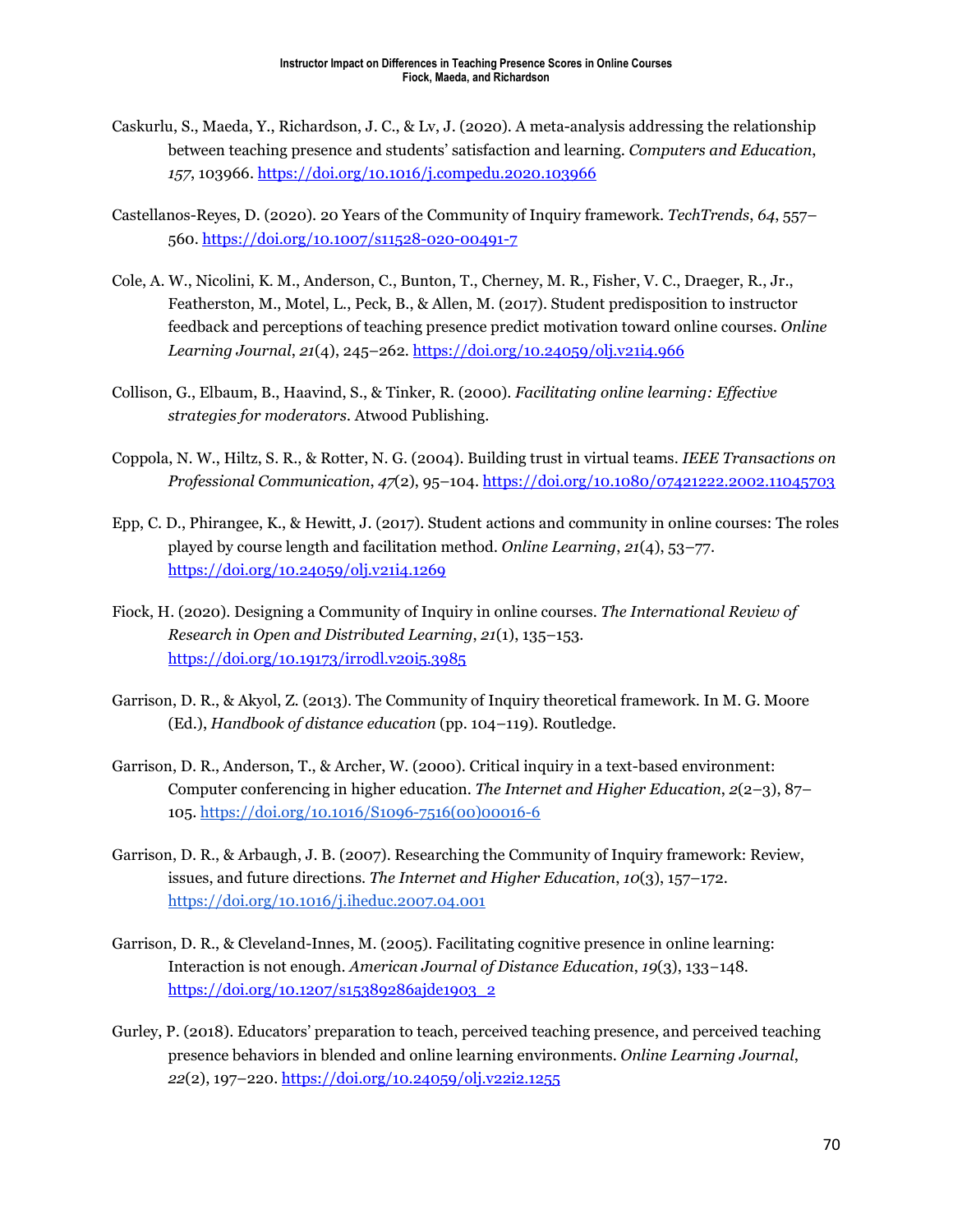- Hailey, D. E., Grant-Davie, K., & Hult, C. A. (2001). Online education horror stories worthy of Halloween: A short list of problems and solutions in online instruction. *Computers and Composition*, *18*, 387–397. [https://doi.org/10.1016/S8755-4615\(01\)00070-6](https://doi.org/10.1016/S8755-4615(01)00070-6)
- Hart, C. (2012). Factors associated with student persistence in an online program of study: A review of the literature. *Journal of Interactive Online Learning*, *11*, 19–42. <http://www.ncolr.org/jiol/issues/pdf/11.1.2.pdf>
- Harwell, M. R., Rubinstein, E. N., Hayes, W. S., & Olds, C. C. (1992). Summarizing Monte Carlo results in methodological research: The One- and two-factor fixed effects ANOVA cases. *Journal of Educational Statistics*, *17*(4), 315–339.<https://doi.org/10.3102/10769986017004315>
- Huberty, C. J., & Morris, J. D. (1989). Multivariate analysis versus multiple univariate analyses. *Psychological Bulletin*, *105*, 302–308. <https://doi.org/10.1037/0033-2909.105.2.302>
- Khan, A., & Rayner, G. D. (2003). Robustness to non-normality of common tests for the many-sample location problem. *Advances in Decision Sciences*, *7*(4), 187–206. <https://doi.org/10.1155/S1173912603000178>
- Kozan, K., & Caskurlu, S. (2018). On the Nth presence for the Community of Inquiry framework. *Computers and Education*, *122*, 104–118.<https://doi.org/10.1016/j.compedu.2018.03.010>
- Lowenthal, P. R., & Parscal, T. (2008). Teaching presence online facilitates meaningful learning. *The Learning Curve*, *3*(4), 1–2. https://www.researchgate.net/publication/265376234 Teaching Presence Online Facilitates Meaningful Learning
- Morgan, T. (2011). Online classroom or community-in-the-making? Instructor conceptualizations and teaching presence in international online contexts. *International Journal of E-Learning and Distance Education*, *25*(1), 1–13.<http://www.ijede.ca/index.php/jde/article/view/721/>
- Palloff, R., & Pratt, K. (1999). *Building learning communities in cyberspace*. Jossey-Bass.
- Phirangee, K., Epp, C. D., & Hewitt, J. (2016). Exploring the relationships between facilitation methods, students' sense of community and their online behaviours. *Online Learning Journal*, *20*(2). <https://doi.org/10.24059/olj.v20i2.775>
- Phirangee, K., & Malec, A. (2017). Othering in online learning: An examination of social presence, identity, and sense of community. *Distance Education*, *38*(2), 160–172. <https://doi.org/10.1080/01587919.2017.1322457>
- Privitera, G. (2017). *Statistics for behavioral sciences* (3 edition). Sage.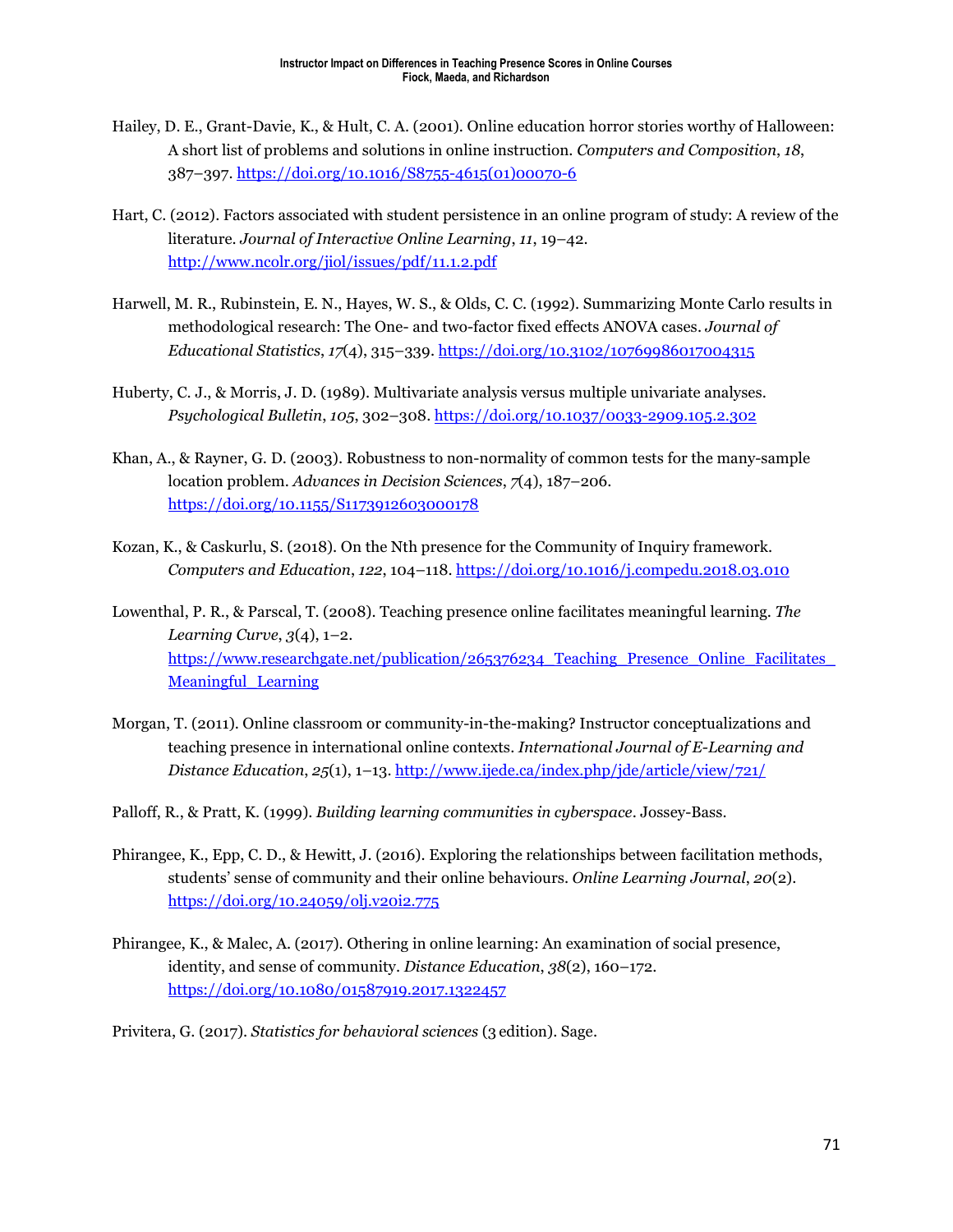- Puzziferro, M., & Shelton, K. (2008). A model for developing high-quality online courses: Integrating a systems approach with learning theory. *Online Learning Journal*, *12*(3–4), 119–136. <https://doi.org/10.24059/olj.v12i3-4.1688>
- Richardson, J. C., Arbaugh, J. B., Cleveland-Innes, M., Ice, P., Swan, K., & Garrison, D. R. (2010). Using the Community of Inquiry framework to inform effective instructional design. In L. Moller & J. Huett (Eds.), *The next generation of distance education* (pp. 97–125). Springer. [https://doi.org/10.1007/978-1-4614-1785-9\\_7](https://doi.org/10.1007/978-1-4614-1785-9_7)
- Richardson, J. C., Ice, P., & Swan, K. (2009, August 4–7). *Tips and techniques for integrating social, teaching, & cognitive presence into your courses* [Poster presentation]. Conference on Distance Teaching & Learning, Madison, WI.
- Rovai, A. (2007). Facilitating online discussions effectively. *The Internet and Higher Education*, *1*(1), 77– 88.<https://doi.org/10.1016/j.iheduc.2006.10.001>
- Shea, P., Hayes, S., Vickers, J., Gozza-Cohen, M., Uzuner, S., Mehta, R., Valchova, A., & Rangan, P. (2010). A reexamination of the community of inquiry framework: Social network and content analysis. *Internet and Higher Education*, *13*(1-2), 10–21. <https://doi.org/10.1016/j.iheduc.2009.11.002>
- Shea, P. J., Fredericksen E. E., Picket A. M., & Pelz, W. E. (2003). A preliminary investigation of "teaching presence" in the SUNY learning network. In J. Bourne & J. C. Moore (Eds.), *Elements of quality online education: Practice direction* (Vol. 4., pp. 279–312). Sloan-C. <http://hdl.handle.net/1802/2783>
- Shea, P., Li, C. S., & Pickett, A. (2006). A study of teaching presence and student sense of learning community in fully online and Web-enhanced college courses. *The Internet and Higher Education*, *9*(3), 175–190.<https://doi.org/10.1016/j.iheduc.2006.06.005>
- Shea, P. J., Pickett, A. M., & Pelz, W. E. (2003). A follow-up investigation of "teaching presence" in the SUNY Learning Network. *Online Learning Journal*, *7*(2), 61–80. <https://doi.org/10.24059/olj.v7i2.1856>
- Shea, P., Vickers, J., & Hayes, S. (2010). Online instructional effort measured through the lens of teaching presence in the community of inquiry framework: A re-examination of measures and approach. *The International Review of Research in Open and Distance Learning, 11*(3). <https://doi.org/10.19173/irrodl.v11i3.915>
- Stewart, M. K. (2017). Communities of Inquiry: A heuristic for designing and assessing interactive learning activities in technology-mediated FYC. *Computers and Composition*, *45*, 67–84. <https://doi.org/10.1016/j.compcom.2017.06.004>
- Swan, K., Garrison, D., & Richardson, J. C. (2009). A constructivist approach to online learning: The Community of Inquiry framework. In C.R. Payne (Ed.), *Information technology and*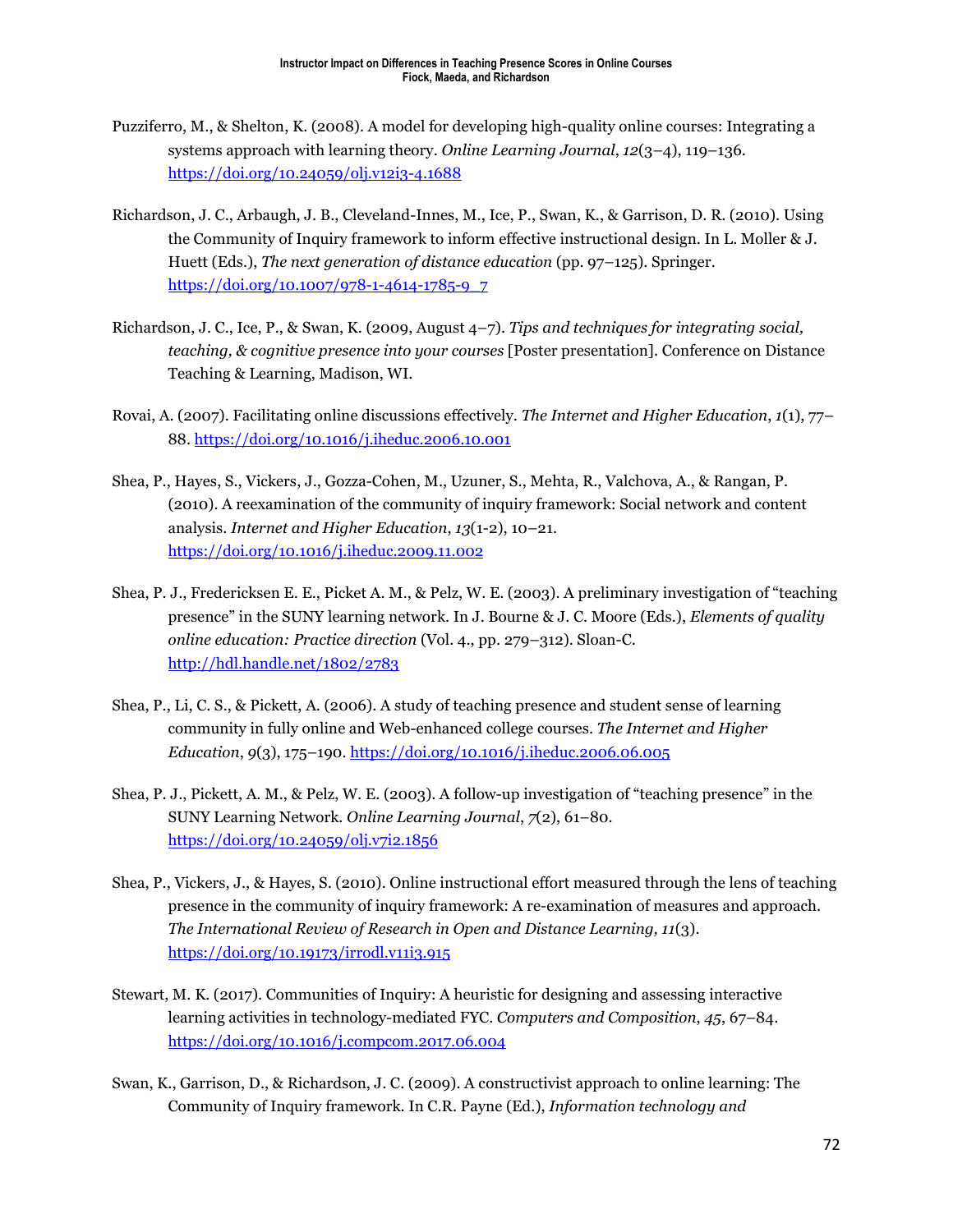*constructivism in higher education: Progressive learning frameworks* (pp. 43–57). IGI Global. <http://doi.org/10.4018/978-1-60566-654-9.ch004>

- Swan, K., Shea, P., Richardson, J., Ice, P., Garrison, D. R., Cleveland-Innes, M., & Arbaugh, J. B. (2008). Validating a measurement tool of presence in online Communities of Inquiry. *E-Mentor*, *2*(24), 1–12[. http://www.e-mentor.edu.pl/\\_xml/wydania/24/543.pdf](http://www.e-mentor.edu.pl/_xml/wydania/24/543.pdf)
- Watson, S. L., Watson, W. R., Janakiraman, S., & Richardson, J. (2017). A team of instructor's use of social presence, teaching presence, and attitudinal dissonance strategies: An animal behaviour and welfare MOOC. *The International Review of Research in Open and Distributed Learning*, *18*, 69–91.<https://doi.org/10.19173/irrodl.v18i2.2663>
- York, C. S., & Richardson, J. C. (2012). Interpersonal interaction in online learning: Experienced online instructors' perceptions of influencing factors. *Journal of Asynchronous Learning Network*, *16*(4), 83–98. <https://files.eric.ed.gov/fulltext/EJ982684.pdf>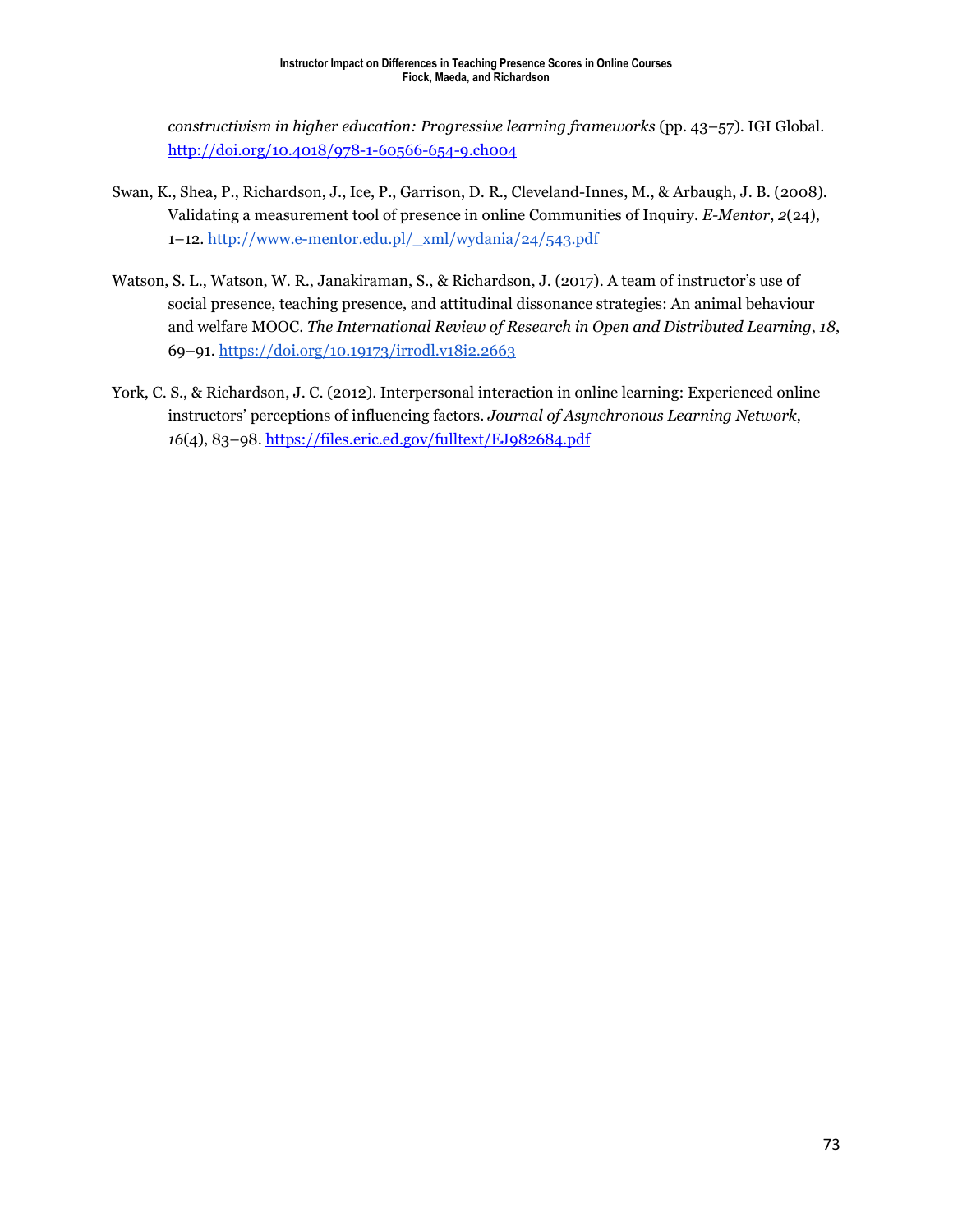# **Appendix**

# **Community of Inquiry Survey Instrument (draft v. 14)**

### **Teaching Presence**

### *Design and Organization*

1. The instructor clearly communicated important course topics.

2. The instructor clearly communicated important course goals.

3. The instructor provided clear instructions on how to participate in course learning activities.

4. The instructor clearly communicated important due dates/time frames for learning activities.

### *Facilitation*

5. The instructor was helpful in identifying areas of agreement and disagreement on course topics that helped me to learn.

6. The instructor was helpful in guiding the class toward understanding course topics in a way that helped me clarify my thinking.

7. The instructor helped to keep course participants engaged and participating in productive dialogue.

8. The instructor helped keep the course participants on task in a way that helped me to learn.

9. The instructor encouraged course participants to explore new concepts in this course.

10. Instructor actions reinforced the development of a sense of community among course participants.

### *Direct Instruction*

11. The instructor helped to focus discussion on relevant issues in a way that helped me to learn.

12. The instructor provided feedback that helped me understand my strengths and weaknesses relative to the course's goals and objectives.

13. The instructor provided feedback in a timely fashion.

### **Social Presence**

### *Affective Expression*

14. Getting to know other course participants gave me a sense of belonging in the course.

15. I was able to form distinct impressions of some course participants.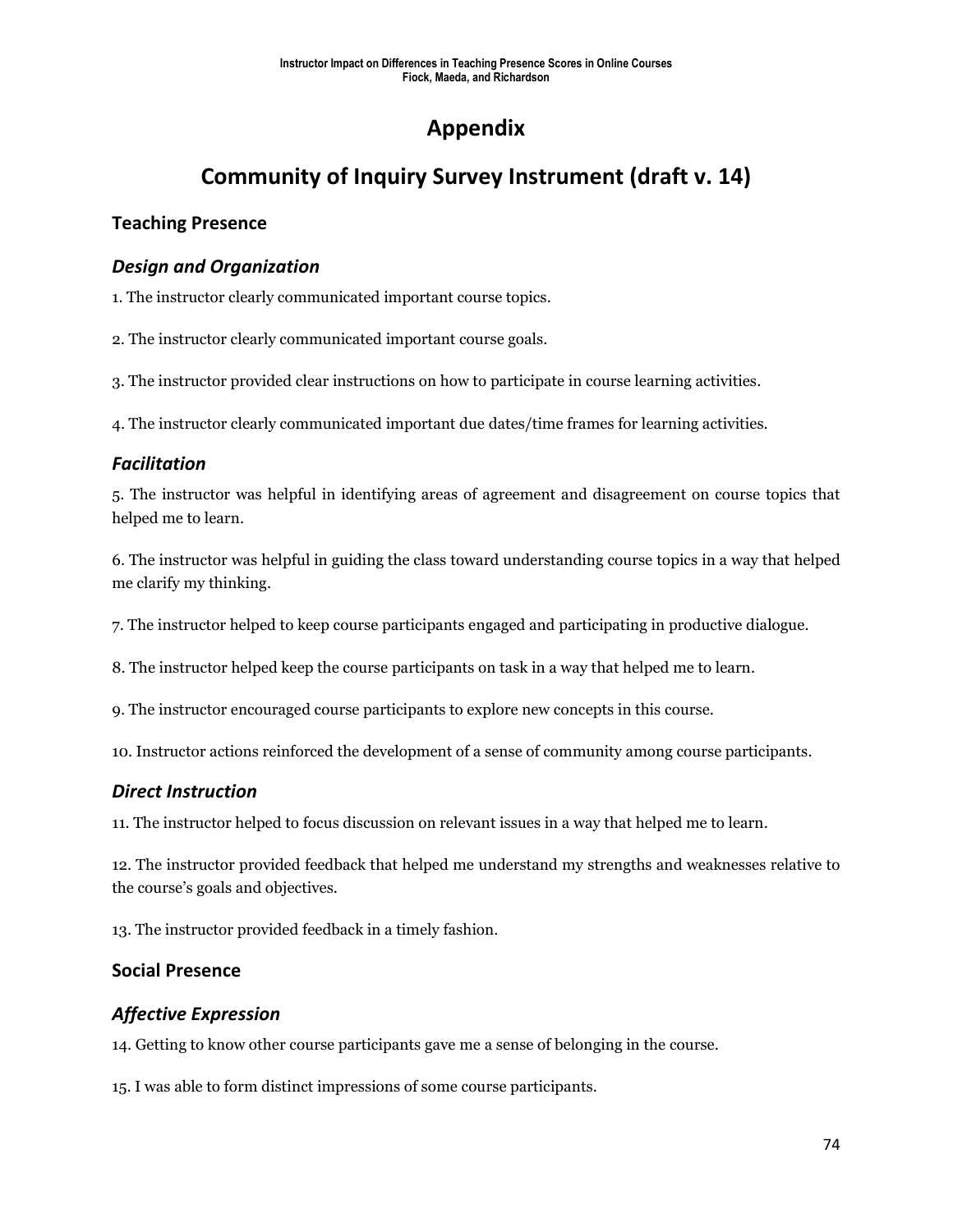16. Online or Web-based communication is an excellent medium for social interaction.

### *Open Communication*

17. I felt comfortable conversing through the online medium.

- 18. I felt comfortable participating in the course discussions.
- 19. I felt comfortable interacting with other course participants.

### *Group Cohesion*

20. I felt comfortable disagreeing with other course participants while still maintaining a sense of trust.

21. I felt that my point of view was acknowledged by other course participants.

22. Online discussions help me to develop a sense of collaboration.

### **Cognitive Presence**

### *Triggering Event*

23. Problems posed increased my interest in course issues.

- 24. Course activities piqued my curiosity.
- 25. I felt motivated to explore content-related questions.

### *Exploration*

26. I used a variety of information sources to explore problems posed in this course.

27. Brainstorming and finding relevant information helped me resolve content-related questions.

28. Online discussions were valuable in helping me appreciate different perspectives.

### *Integration*

29. Combining new information helped me answer questions raised in course activities.

30. Learning activities helped me construct explanations/solutions.

31. Reflection on course content and discussions helped me understand fundamental concepts in this class.

#### *Resolution*

32. I can describe ways to test and apply the knowledge created in this course.

33. I have developed solutions to course problems that can be applied in practice.